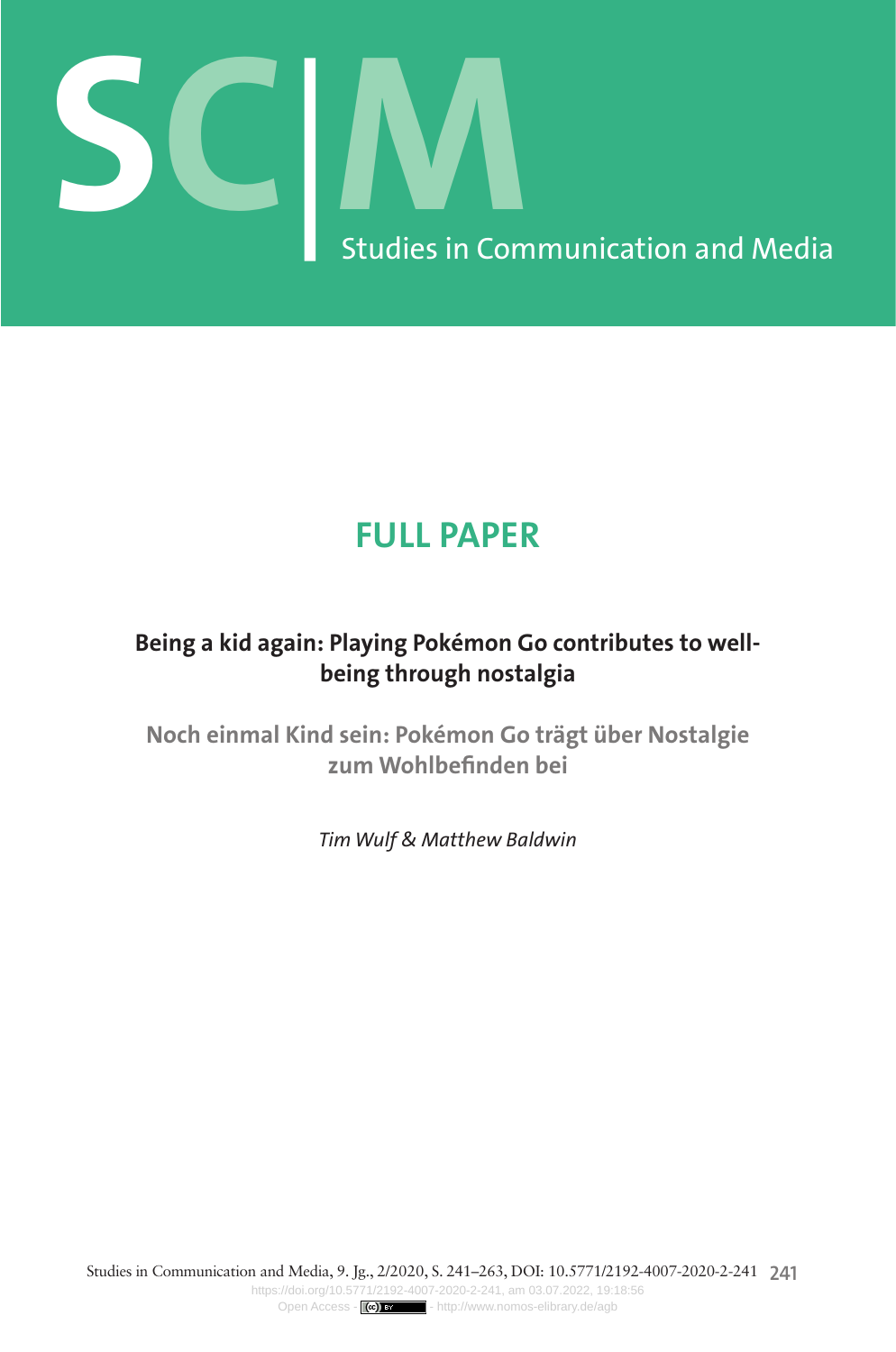**Tim Wulf (Dr.)**, Department of Media and Communication, LMU Munich, Oettingenstr. 67, 80538 München, Germany. Contact: tim.wulf(at)ifkw.lmu.de. ORCID: [https://orcid.org/0000-](https://orcid.org/0000-0002-2671-5106) [0002-2671-5106](https://orcid.org/0000-0002-2671-5106)

**Matthew Baldwin (Dr.)**, Department of Psychology, University of Florida, 945 Center Dr., Gainesville, FL 32611, Contact: [mbaldwin1\(at\)ufl.edu](mailto:mbaldwin1%40ufl.edu?subject=). ORCID: [https://orcid.org/0000-0002-](https://orcid.org/0000-0002-7355-478X) [7355-478X](https://orcid.org/0000-0002-7355-478X)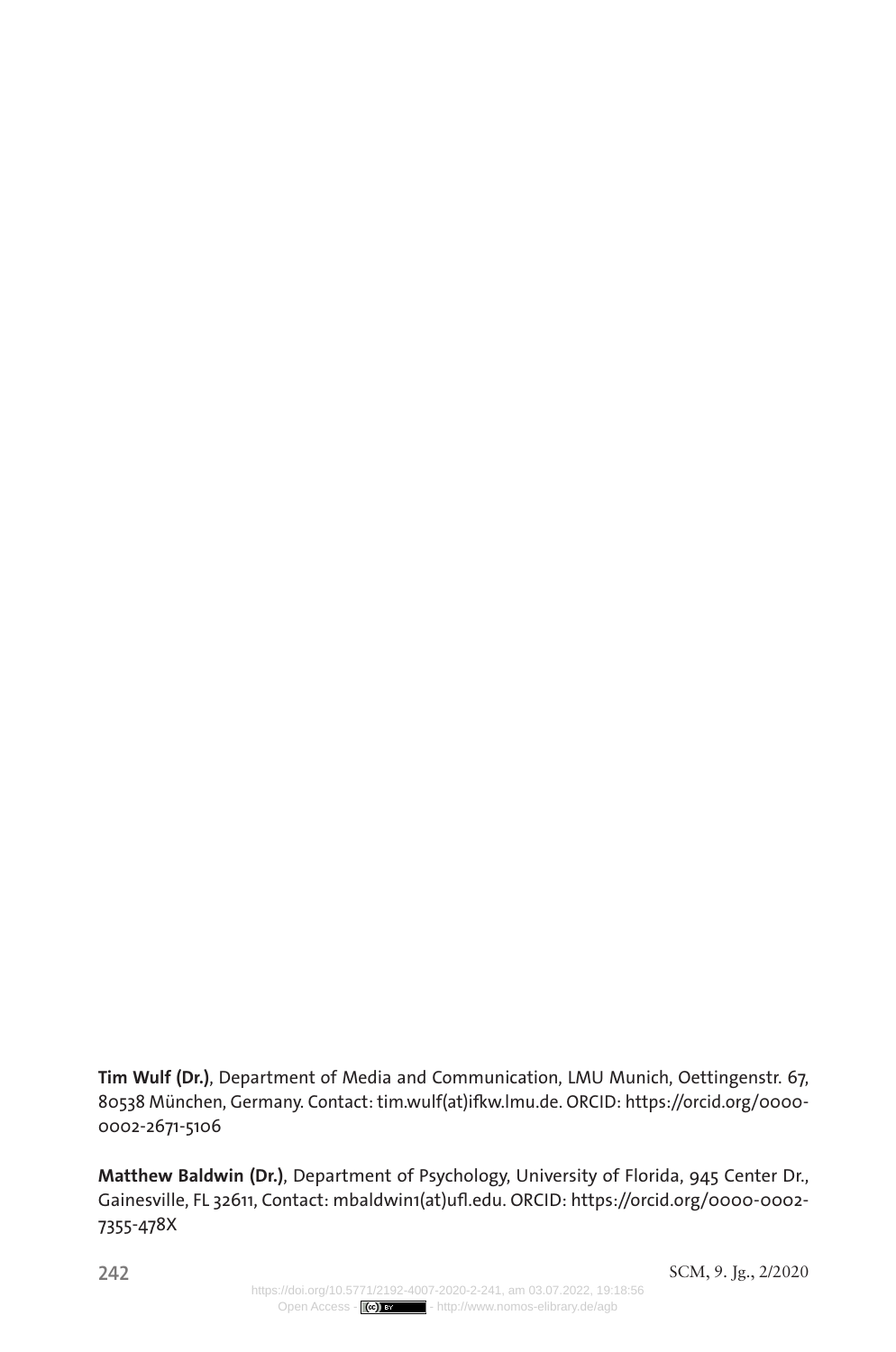# Full Paper

# **Being a kid again: Playing Pokémon Go contributes to well-being through nostalgia**

**Noch einmal Kind sein: Pokémon Go trägt über Nostalgie zum Wohlbefinden bei**

#### *Tim Wulf & Matthew Baldwin*

**Abstract:** This research investigates the augmented-reality smartphone game Pokémon Go and proposes that nostalgia is one particular reason for the game's popularity and success. We propose that nostalgia acts as both a precursor to individuals' desire to play the game, and a variable that predicts entertainment experiences and well-being while using the game. Two studies investigate these predictions. Study 1 was conducted in Germany before the game's release in 2016 and shows that the meaning players ascribe to Pokémon predicted anticipated nostalgia, which in turn motivated them to play the game. Study 2 replicates and extends these findings in an American sample after the game's release. Again, meaningfulness of Pokémon predicted game-induced nostalgia, which mediated the effect of meaningfulness on eudaimonic entertainment. Eudaimonic entertainment, in turn, predicted psychological well-being. Taken together, these findings draw a bi-directional link between nostalgia and media consumption and substantiate research regarding the well-being functions of both.

**Keywords:** Subjective and psychological well-being, nostalgia, Pokémon Go, media entertainment, media selection.

**Zusammenfassung:** Die vorliegende Arbeit befasst sich mit der Smartphone App Pokémon Go unter der Annahme, dass Nostalgie ein Grund für die Popularität und Erfolgsgeschichte des Spiels ist. Es wurde angenommen, dass Nostalgie einerseits dazu beiträgt, das Spiel zu spielen und, dass sich beim Spielen ausgelöste Nostalgie positiv auf Unterhaltungserleben und Wohlbefinden auswirkt. Diese Annahmen wurden mithilfe zweier Studien getestet. Studie 1 wurde kurz vor Veröffentlichung des Spiels 2016 in Deutschland durchgeführt und zeigt, dass persönliche Bedeutsamkeit, welche Spieler *Pokémon* beimessen, antizipierte Nostalgie vorhersagt, welche wiederum positiv mit der Absicht zusammenhängt, das Spiel zu spielen. Studie 2 replizierte und erweiterte diese Befunde anhand einer amerikanischen Stichprobe kurz nach der Veröffentlichung des Spiels. Erneut war beigemessene Bedeutsamkeit positiv mit Nostalgie beim Spielen der App assoziiert. Nostalgie wiederum mediierte den positiven Zusammenhang zwischen Bedeutsamkeit und eudaimonischem Unterhaltungserleben. Eudaimonische Unterhaltung zeigte weiterhin positive Zusammenhänge zu psychologischem Wohlbefinden. Zusammengenommen verknüpfen und untermauern diese Befunde Forschungsarbeiten, welche positive Auswirkungen von Nostalgie und Mediennutzung auf das Wohlbefinden annehmen.

**Schlagwörter:** Subjektives und psychologisches Wohlbefinden, Nostalgie, Pokémon Go, Unterhaltungsmedien, Medienselektion.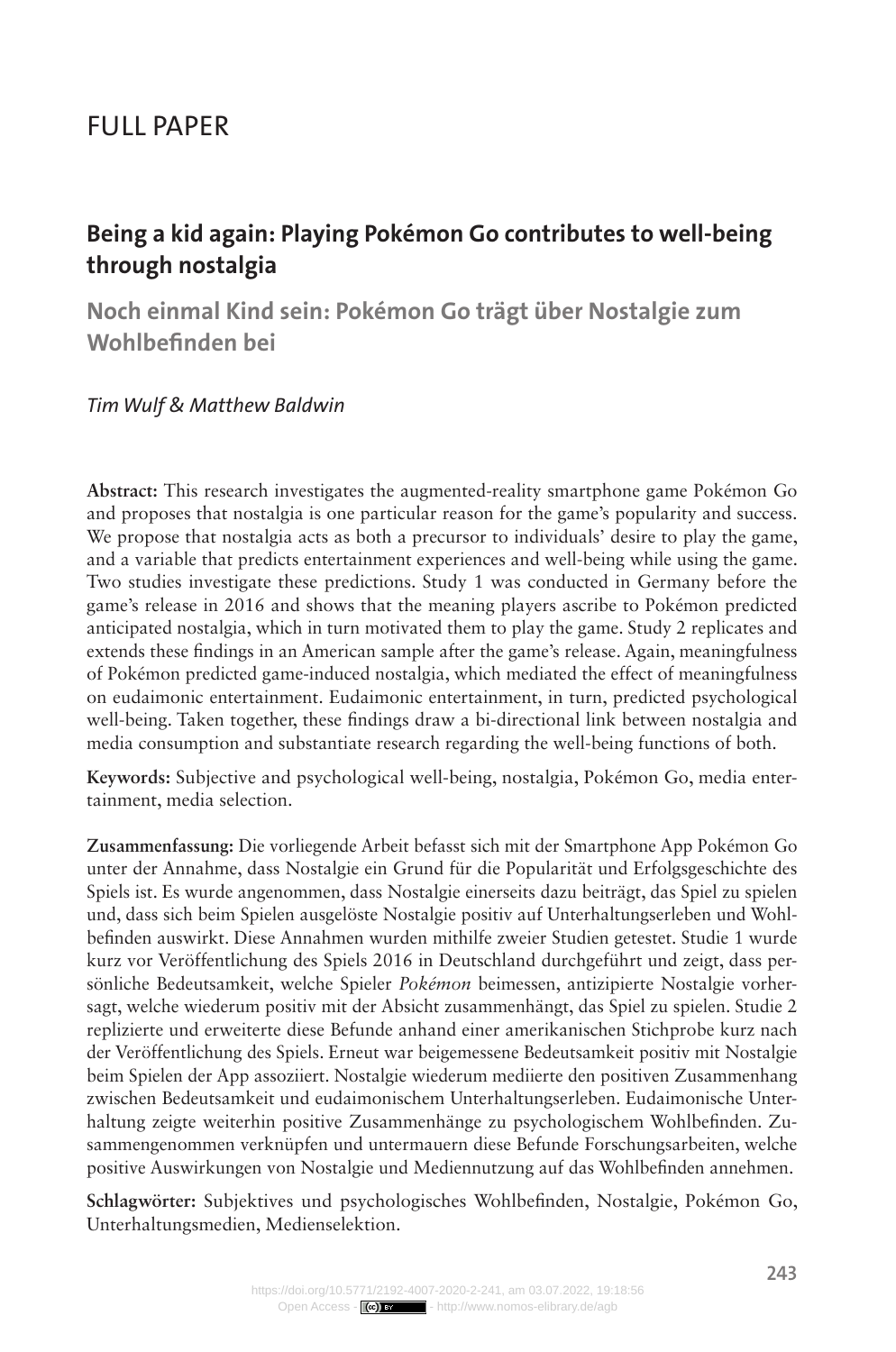#### **1. Introduction**

People can be nostalgic about experiences from any period of their lives but memories of childhood and adolescence are particularly powerful sources of nostalgia. If you spent endless hours playing Pokémon games as a kid, you are probably trying to "catch 'em all" on your smartphone right now. (Routledge, 2016)

Video games have become a substantial part of human media consumption, especially in the last couple of decades (Griffiths, Davies, & Chappell, 2004). Although first generation gaming made use of stationary video consoles and computers, modern games can be found on most smartphones. One particular game, Pokémon Go, which was released in July 2016 for smartphone users in large parts of the world, achieved overwhelming success and public attention by generating more than 500 million downloads worldwide (Schabel, 2016). Reasons for its success have been discussed since the game's inception. In the current research, we focus on one possible explanation that has recently drawn attention in the field of communication and media studies: *nostalgia*. As indicated in the introductory quote, the worldwide success of Pokémon Go may lie in the experience of nostalgia prompted by playing the game, as players today are taken back to time spent with the little creatures during childhood and adolescence.

Nostalgia, defined formally as a sentimental longing or affection for the past, has been the focus of much research in the last decade. Nostalgic experiences are characterized by recalling positive, meaningful events from the past that were typically experienced with close others (Wildschut, Sedikides, Arndt, & Routledge, 2006). Nostalgia can be triggered by psychological threats such as boredom (van Tilburg, Igou, & Sedikides, 2013), loneliness (Wildschut et al., 2006), meaninglessness (Routledge et al., 2011), or threats to authenticity (Baldwin, Biernat, & Landau, 2015), and incidental experiences such as smells (Reid, Green, Wildschut, & Sedikides, 2014), music (Cheung et al., 2013), movies, video game trailers (Natterer, 2014), and memories of playing games (Wulf, Bowman, Velez, & Breuer, 2018).

Furthermore, nostalgia serves existential and social functions, meaning that it is a psychological resource (Sedikides, Wildschut, Routledge, & Arndt, 2015a) that contributes to psychological well-being (Baldwin et al., 2015; Baldwin & Landau, 2014). Bridging the psychological research on nostalgia's positive impact with research on entertainment media, Wulf, Rieger, and Schmitt (2018) derived the media-induced nostalgic contributions to well-being (MINCoW) model. They assume that media-induced nostalgia—nostalgic reactions triggered by exposure to media content that connects to meaningful events in the past—contributes to entertainment experiences and well-being. Although some parts of this model have been addressed by previous research, the model as a whole has yet not been tested empirically.

The current research aims to fill this gap. In two studies, we test the hypothesis that nostalgia elicited by Pokémon 1) fosters the behavioral intention to play Pokémon Go, and 2) is a key prerequisite of entertainment while playing, which 3) contributes to well-being. Although Bonus and colleagues (2018) recently demonstrated that gameplay promotes well-being, their focus was primarily on life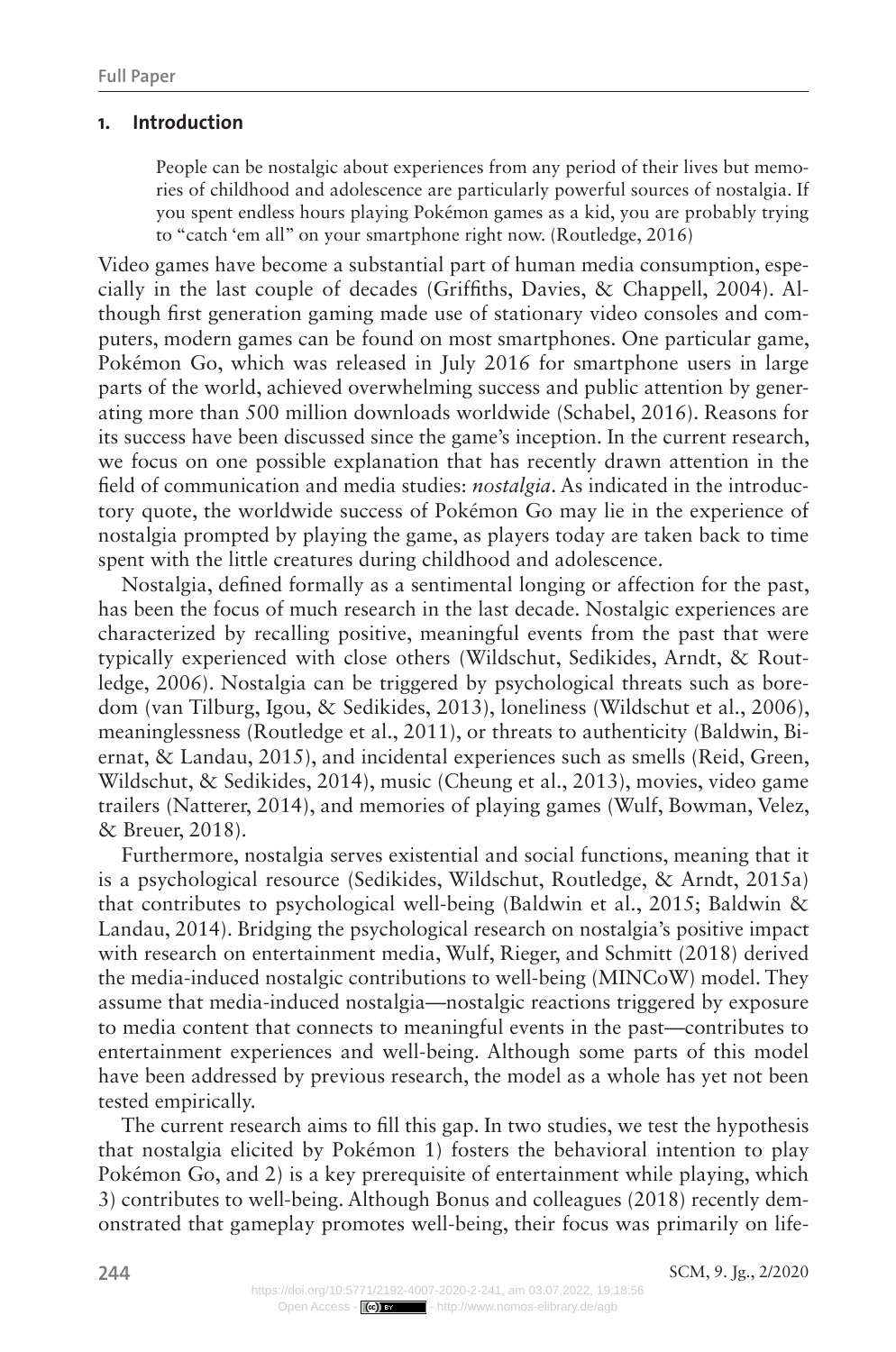satisfaction and indices of mental health (e.g., depression). In the current research, we extend these findings by empirically testing the assumed relationships between nostalgia, entertainment experiences, and well-being as predicted by the MIN-CoW model (Wulf, Rieger et al., 2018).

#### **2. Media entertainment and well-being**

Motivations for entertainment media use have been discussed extensively, and research findings have led to a diversity of potential explanations; in general, it is said that media entertainment is a highly complex experience (Vorderer & Reinecke, 2015). Conventional approaches to entertainment media use claimed that media are pleasurable—they are *hedonic* leisure time activities people can enjoy and use to maintain their current mood state (Vorderer, Klimmt, & Ritterfeld, 2004; Zillmann, 1988). However, some approaches also consider that media content may be uncomfortable for recipients, as some media can confront viewers with concepts that serve to alter their default attitudes, beliefs, and perceptions of the world. Media that is consumed for the purpose of deep reflection, or that has effects on "deeper" psychological structures such as perceptions of meaning in life or selfconceptions is referred to as *eudaimonic* entertainment (Oliver & Bartsch, 2010).

Eudaimonic media experiences are characterized by thought provoking processes, the feeling of being moved or inspired, and the notion of media to have artistic value, in contrast to pleasurable or hedonic experiences (Oliver & Bartsch, 2010; Oliver & Raney, 2011). These outcomes may also motivate media users to select specific media content expecting an approach to questions of life and meaningfulness (Oliver & Raney, 2011). Engaging in media for these reasons promotes media *appreciation*.

Research on hedonic and eudaimonic entertainment experiences is closely related to research on well-being, and in particular, subjective and psychological well-being. Subjective well-being (SWB) is often defined by the presence of positive and the absence of negative affect (Kahneman, Diener, & Schwarz, 1999) and the experience of subjective vitality (Ryan & Frederick, 1997). Another component of SWB is an overall satisfaction with life (Diener, Emmons, Larsen, & Griffin, 1985). Media in general can foster SWB, for instance by enhancing subjective vitality through hedonic and eudaimonic entertainment experiences while watching movies (Rieger, Reinecke, Frischlich, & Bente, 2014). Specifically, playing video games can contribute to SWB by repairing negative mood states (Bowman & Tamborini, 2012; Rieger, Frischlich, Wulf, Kneer, & Bente, 2015; Zillmann, 1988). For example, research demonstrated that competence needs can be supported by winning a racing (Rieger, Wulf, Kneer, Frischlich, & Bente, 2014) or quiz game (Koban et al., 2019) and that such need satisfaction can contribute to mood repair. Interactive video games may also foster vitality by supporting recovery from stress or trauma (Reinecke, Klatt, & Krämer, 2011).

Psychological well-being (PWB), on the other hand, is "explicitly concerned with the development and self-realization of the individual" (Ryff & Singer, 2008, p. 14). Ryff's (1989) operational definition of PWB includes self-acceptance, positive relationships, purpose in life, personal growth, autonomy, and environmental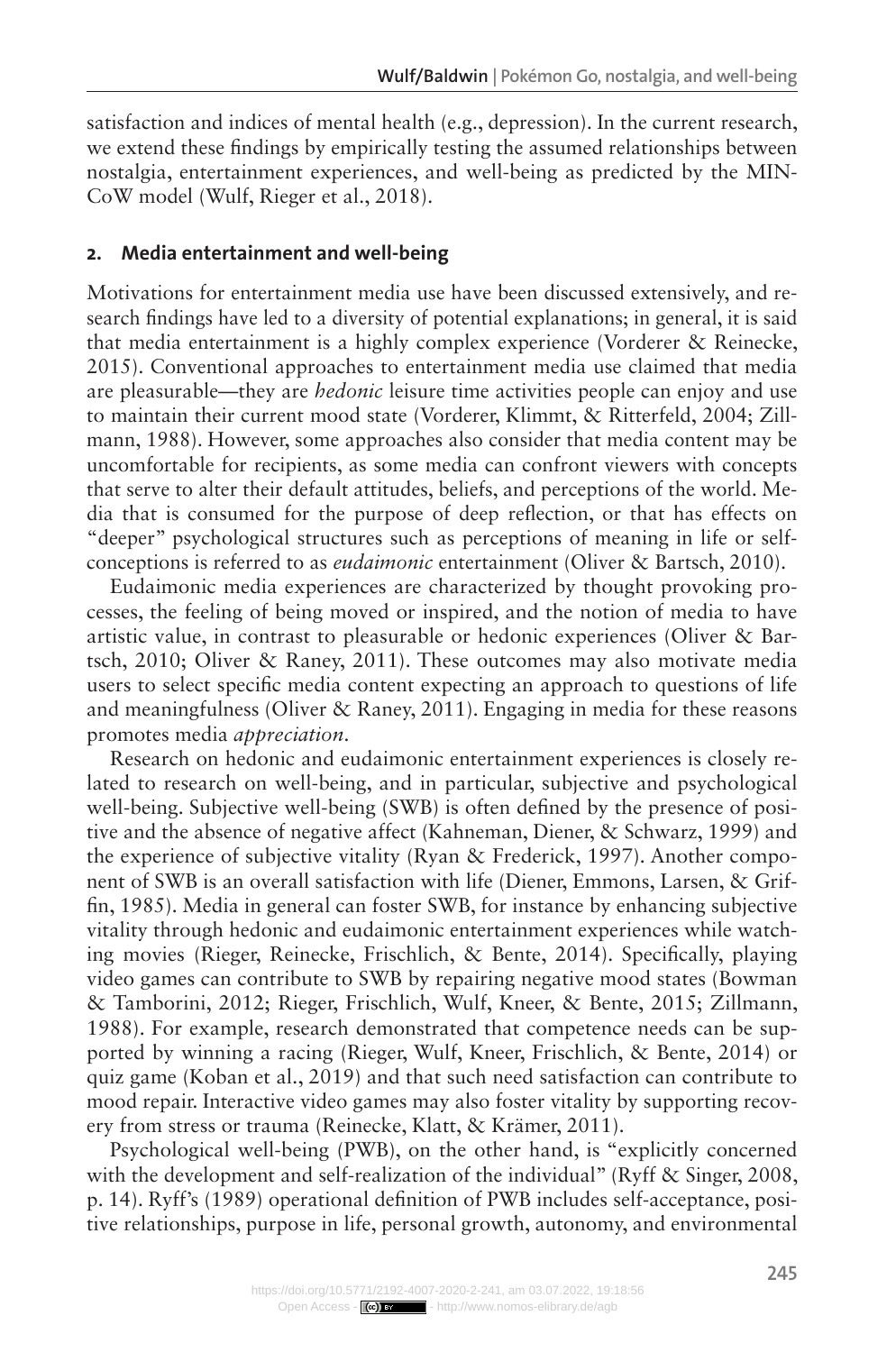mastery. Thus, PWB focusses on the "deeper" variables that contribute to a meaningful and fulfilling life. Media can initiate psychological growth processes, for instance by inspiring the audience with portrayals of moral virtue (Oliver, Hartmann, & Woolley, 2012). Other research has shown that meaningful experiences with video games are related to the satisfaction of needs for insight and relatedness (Oliver et al., 2015). Studies that focused on video games from a self-determination theory perspective (e.g. Przybylski, Rigby, & Ryan, 2010; Ryan, Rigby, Przybylski, 2006) have shown that solving tasks and moving in an open world environment connect to environmental mastery and autonomy.

Considering the bigger picture of meaningful experiences with video games, Elson, Breuer, and Quandt (2014) proposed the integrated model of player experience (IMP) which distinguishes three main elements (context, player, and game) in three phases of the gaming process: the pregame (decision), midgame (playing), and postgame (feedback) phase. Throughout the cycle of video game use, a variety of unique entertainment experiences can arise from the interplay of these factors. Video games may elicit both hedonic and eudaimonic experiences as the idiosyncratic combinations of each of the elements (i.e., context, player, game) can create a diversity of player experiences. In terms of the IMP, the current research is focused on the case in which people play a video game that was meaningful to them in the past, in a context that is consistent with past experiences and connects them to their past selves. The model would imply that this case is highly meaningful to players, and we propose that a crucial link between the gaming experience in this case, and the resulting meaning in life (or well-being more broadly), is nostalgia.

#### **3. Nostalgia and well-being**

Content analyses have shown that nostalgic memories most often described social interactions with friends and family, but also portrayed momentous or important events, settings (e.g., parks), episodes of life (e.g., "the good old days"), animals (e.g., pets), commodities (e.g., toys), and past selves (e.g., "feeling like a princess"), and were overwhelmingly positive in tone (Wildschut et al., 2006). A prototype analysis conceptually replicated these findings (Hepper, Ritchie, Sedikides, & Wildschut, 2012). Lay conceptions of nostalgia's central (or primary) characteristics included fond memories, personal meaning, social relationships, keepsakes, happiness, and childhood. Consistent with theorizing (Baldwin et al., 2015; Stern, 1992), nostalgia was also described as a longing for an idealized past. In sum, nostalgic memories are primarily positive and self-focused, and nostalgic feelings result from recalling meaningful and idealized aspects of the past.

Compelling evidence from research in psychology has begun to show that, compared to thinking about other self-relevant experiences, nostalgia can promote and protect psychological resources that are necessary for achieving wellbeing (Baldwin et al., 2015; Routledge, Wildschut, Sedikides, & Juhl, 2013). For instance, nostalgia induces positive affect compared to recalling ordinary memories (e.g., Hepper et al., 2012; Wildschut et al., 2006) and is associated with *trait* happiness and life-satisfaction (Baldwin et al., 2015). These associations were sig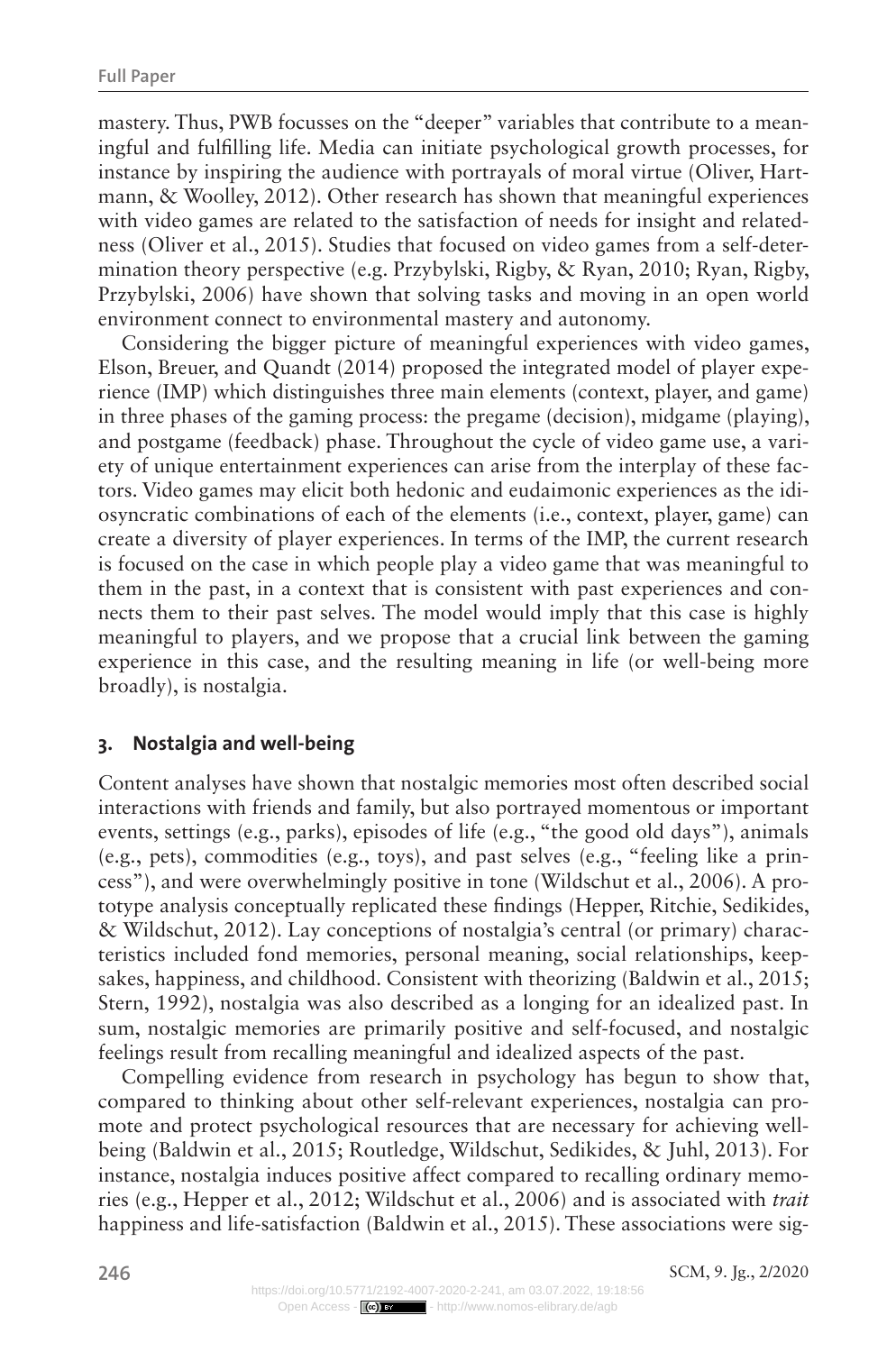nificant even after controlling for Big Five personality and *state* positive and negative affect, suggesting that dispositional nostalgia contributes to positive evaluations of life over and above personality dispositions and mood.

Additional lines of research demonstrate that nostalgia is more than a fleeting moment of happiness as it contributes to PWB. For instance, nostalgia increases positive evaluations of the self. Wildschut et al. (2006) found that participants who reflected on a nostalgic memory reported higher self-esteem compared to participants who reflected on an ordinary memory. This effect has been replicated a number of times using both guided imagery recall tasks (Baldwin & Landau, 2014) and incidental nostalgia priming with music (Cheung et al., 2013). This generally positive trend of nostalgia on increased well-being emerges for other outcomes associated with PWB including social connectedness (Wildschut, Sedikides, Routledge, Arndt, & Cordaro, 2010), meaning in life (Routledge et al., 2011), psychological growth (Baldwin & Landau, 2014), and perceived authenticity of the self (Baldwin et al., 2015). In sum, nostalgia is a source of well-being for individuals because it promotes positive affect, positive evaluations of life, and psychological resources considered necessary for fulfillment and self-realization.

In their MINCoW model, Wulf and colleagues (2018) apply these findings from psychology to theorize about the role of nostalgia while using certain media outlets. They argue that so-called media-induced nostalgia may function in similar ways and contribute to well-being via entertainment experiences. The model assumes that media-induced nostalgia contributes to hedonic and eudaimonic entertainment experiences which should be positively associated with subjective and psychological well-being.

#### **4. Nostalgia and Pokémon Go**

Speculation about the success of Pokémon Go is widespread. Some cite the novelty of augmented reality (Keogh, 2017, p. 38), others have focused on the social benefits of the game, noting that Pokémon Go can improve individuals' levels of exercise, fun, escapism, friendship maintenance, and achievement (Yang & Liu, 2017). In addition to these aspects, these discussions also mention nostalgia as one possible motivation for people to play Pokémon Go and as the reason why the game is fun. We aim to address these speculations with empirical evidence.

#### 4.1 Pokémon as a source of nostalgia

Pokémon has been a successful consumer product since the 1990s. Many people have grown up with the Pokémon universe and have enjoyed being part of it, and might be reminded of their childhood and former times when thinking of Pokémon. If Pokémon remains something meaningful to those people over time, they may be expected to experience meaningfulness when (re-)engaging with the Pokémon franchise. As stated by Holbrook and Schindler (1996), childhood objects can function as an external trigger of nostalgia and are preferred to novel content (Morewedge, 2013). Moreover, *personal meaning* is one of the most central features of nostalgic reminiscence found in the prototype analysis of nostalgia from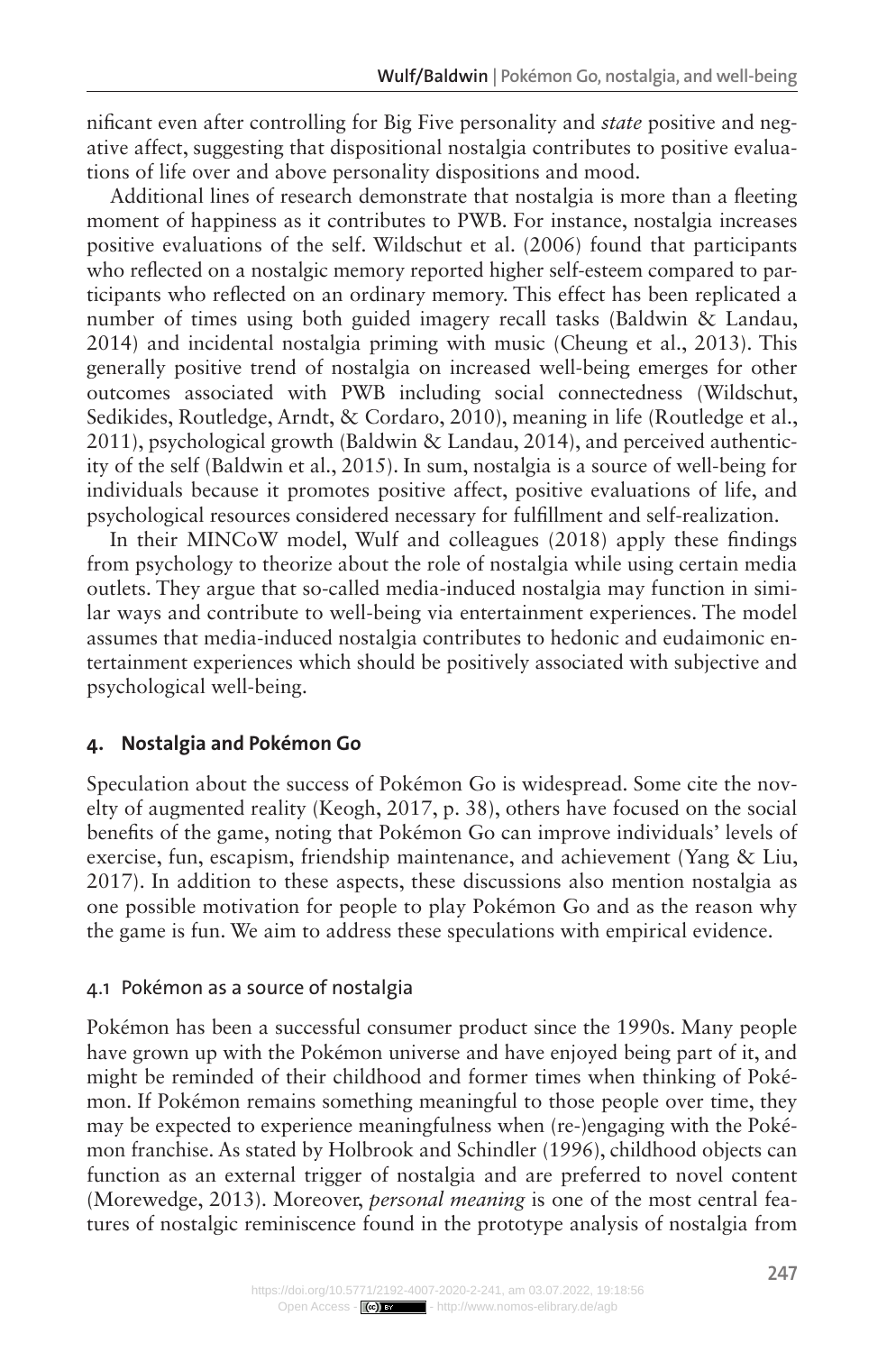Hepper and colleagues (2012). Taken together, these converging lines of research suggest that the meaning that people derive from Pokémon in general will be associated with the extent to which Pokémon is a source of nostalgia for that person. We expect to find this relationship when asking participants about Pokémon in general predicting their nostalgia when playing Pokémon Go in the future (H1a, Study 1) and when assessing their feelings about actual gameplay (H1b, Study 2).

#### 4.2 Nostalgia as a motivator of gameplay

People engage with different media to regulate their current mood state (Zillmann, 1988). People do not necessarily decide on their media use consciously; users rather intuitively select the content that best fits their mood. For instance, people select different movie genres (Bryant & Zillmann, 1984), songs (Knobloch & Zillmann, 2002), or video games (Bowman & Tamborini, 2012) depending on their current mood. We expect nostalgic content to serve similar functions. Nostalgia may hold ready 'antidotes' against several negative states such as boredom (van Tilburg et al., 2013), stress (Routledge et al., 2011), and loneliness (Zhou, Sedikides, Wildschut, & Gao, 2008). In fact, state nostalgia covaries with negative affect and experiences on a moment-to-moment, and day-to-day basis (Newman, Sachs, Stone, & Schwarz, 2019). Considering that nostalgia is sensitive to these momentary fluctuations in mood, affect, and well-being, it stands to reason that people would benefit from nostalgic media that is readily accessible and can be used as a means to regulate these fluctuations. In other words, having learned intuitively that nostalgia provides benefits in real-time, people may turn to nostalgic content—such as video games—when they can use it to manage their current mood.

We take the perspective that people turn to their nostalgic memories to get a clearer picture of their "true" selves, or who they think they really are (Baldwin et al., 2015). Part of nostalgia's benefits in this domain are to reduce the extent to which extrinsic pressures influence one's sense of self (see also Vess, Arndt, Routledge, Sedikides, & Wildschut, 2012). Nostalgia for a childhood spent playing games such as Pokémon with friends, free from responsibility and other stress that comes with adulthood, may empower adults today to perceive themselves as free from extrinsic pressure and constraint. Thus, the nostalgia people draw from playing Pokémon Go might allow them to approach the game without fear of social reproach, as they are turning to the game to seek out information about who they really are inside.

Finally, nostalgia is a motivational force (Sedikides & Wildschut, 2016). Reflecting on personally nostalgic memories promotes growth-oriented behavioral intentions (Baldwin & Landau, 2014) and approach-oriented behavior (Stephan et al., 2014). Moreover, nostalgia has shown to inspire tourists joining the 2011 Tour de France (Fairley, Gibson, & Lamont, 2017). One purpose for tourists visiting the Tour de France was nostalgia for previous family experiences (for example a father and son trip). Tourists were motivated to engage with prototypical nostalgic images and ideas, by watching cycling and gazing upon iconic mountains for instance. In the same way, we predict that nostalgic recollection of experiences with Pokémon in one's past may function as a driver to play the game and

**248** SCM, 9. Jg., 2/2020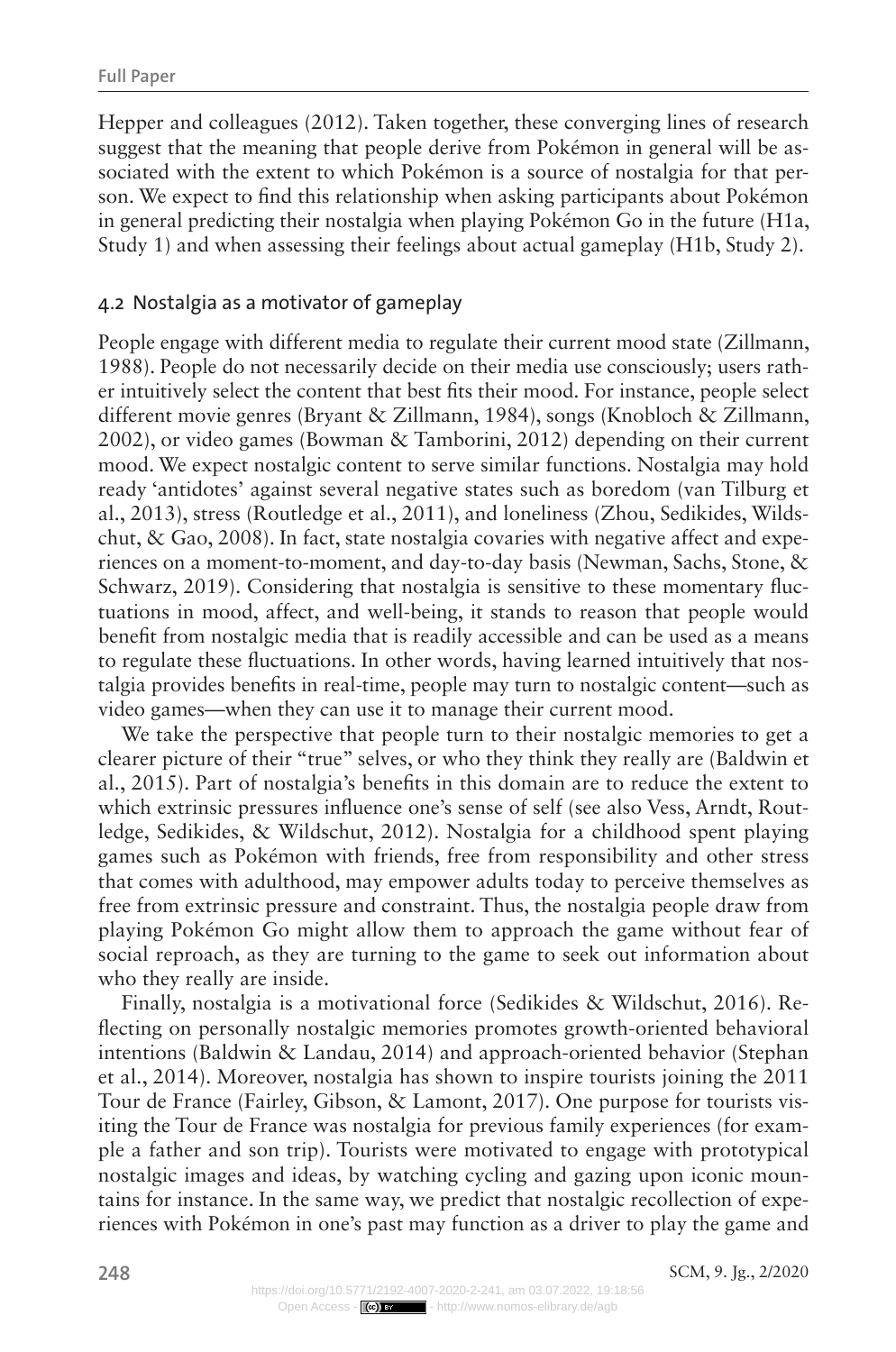to reengage with the little creatures known from childhood. For all these reasons, we hypothesize that nostalgia for Pokémon is a key predictor of individuals' behavioral intention to play Pokémon Go (H2, Study 1).

#### 4.3 Nostalgia for Pokémon as a source of media entertainment

As hypothesized in the MINCoW model (Wulf, Rieger et al., 2018), nostalgia directly connects to hedonic entertainment experiences. The model predicts that nostalgia is linked to various aspects of media enjoyment such as parasocial relationships (Vorderer et al., 2004; Wulf & Rieger, 2018), mood enhancement (e.g. Wildschut et al., 2006; Zillmann, 1988), and feeling comfortable (Menke, 2017). The connection between nostalgia and hedonic experiences has already been demonstrated, for example in correlational studies on Pokémon Go (Yang & Liu, 2017). Thus, for players of Pokémon Go, we expect that nostalgia positively contributes to hedonic entertainment experiences (enjoyment, H3a, Study 2).

Further, nostalgia also connects to eudaimonic media experiences. Users of nostalgic media are offered the possibility to reflect on who they are inside and to explore their identity (Baldwin et al., 2014; Cavanaugh, 1989), facilitating access to their intrinsic self-concept (Baldwin et al., 2015). Aside from these functions, nostalgia provides people with a sense of meaning in life (Routledge et al., 2011). Thus, media-induced nostalgia may offer benefits closely related to those described as eudaimonic entertainment (Oliver & Bartsch, 2010). Whereas Pokémon Go appears a rather colorful, hedonic casual game to others, we predict that for those players who experience nostalgia when playing Pokémon Go, the game may provide additional meaningful (eudaimonic) entertainment experiences. We predict that nostalgia prompted by playing Pokémon Go also contributes to eudaimonic media experiences (appreciation, H3b, Study 2).

#### 4.4 Nostalgia and Pokémon Go as a resource for well-being

Finally, both nostalgia (Sedikides et al., 2015a; 2015b) and certain entertainment experiences (Rieger, Reinecke et al., 2014) have been shown to contribute to SWB and PWB. Indeed, both hedonic and eudaimonic entertainment may help to enhance SWB, while mainly eudaimonic entertainment is discussed to have positive impact on PWB (see for example, Rieger, Reinecke et al., 2014). Adding nostalgia to the equation, we expect that nostalgia is a driver of media experiences. Therefore, nostalgia is most plausibly an indirect driver of well-being by contributing to entertainment experiences, as well as a direct driving force for both subjective and psychological well-being as hypothesized in the MINCoW model (Wulf, Rieger et al., 2018). Therefore, we predict that nostalgia when playing Pokémon Go has a direct effect on SWB (H4a) and PWB (H4b). Moreover, we predict that nostalgia has an indirect impact via hedonic entertainment experiences on SWB (H5a) and via eudaimonic entertainment experiences on both, SWB (H5b) and PWB (H5c). We tested H4 and H5 in Study 2. See Figure 1 for a full conceptual model of all predictions.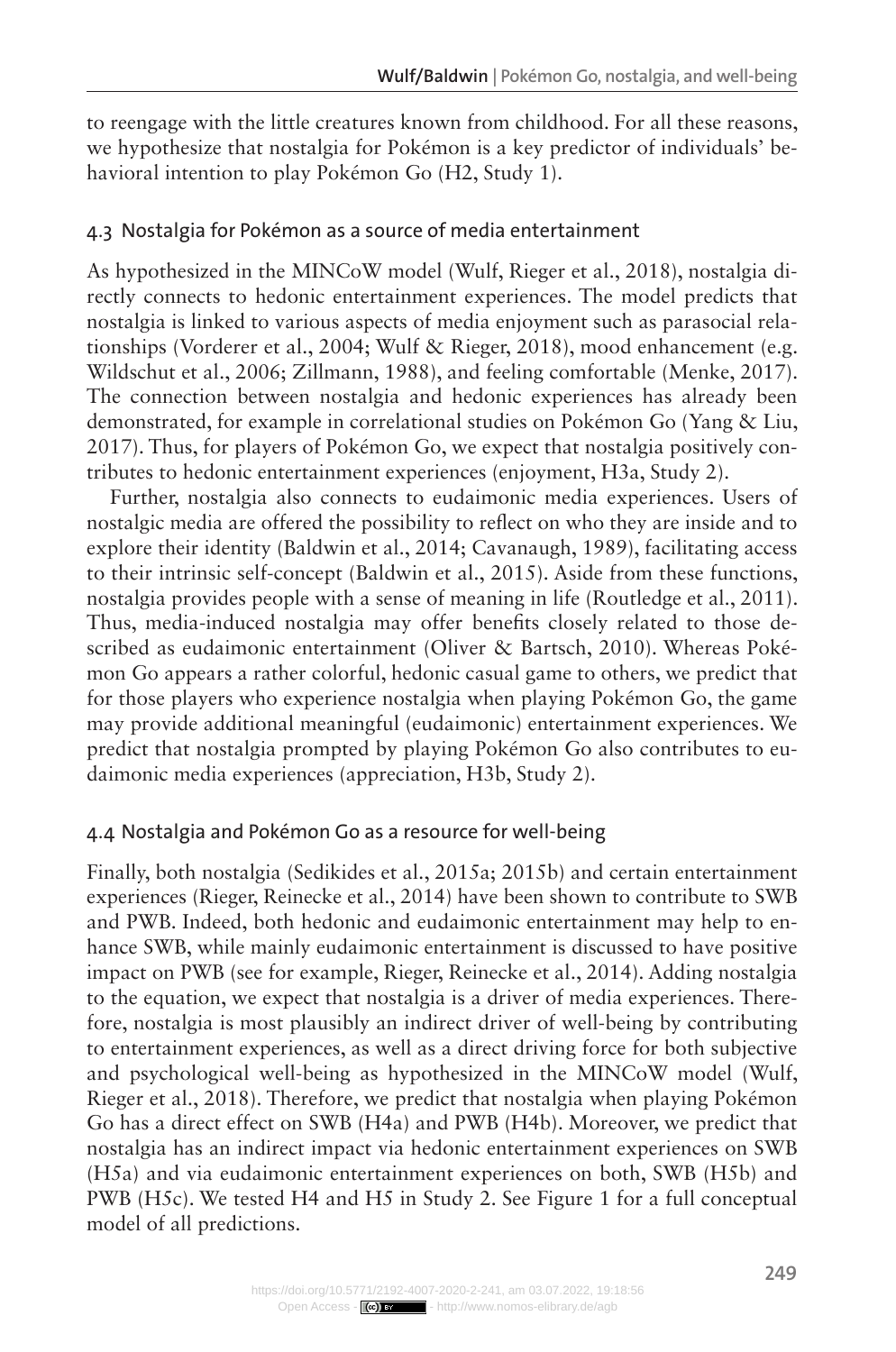

**Figure 1. Conceptual model of nostalgic media consumption.** 

*Notes.* Meaningfulness of the media content (i.e., Pokémon) predicts nostalgia. Nostalgia drives motivation and intention to consume media (i.e., play Pokémon Go). Consuming the media prompts further nostalgia, which in turn, fosters entertainment of the media experience and well-being.

#### **5. Study 1**

In Study 1, we assessed German participants' attitudes toward Pokémon in general, their anticipated nostalgia for Pokémon Go, as well as their intention to play the game, all *before* the game's release to the public. We hypothesized that the more meaningful Pokémon was to participants, the more they would anticipate feeling nostalgia while playing Pokémon Go. We expected that nostalgia would be associated with intention to play the game once it is released.

#### 5.1 Method

**Participants.** In total, we recruited 283 individuals to participate. We excluded 10 participants who failed the attention check items and those who guessed the purpose of the study. Thus, the final sample consisted of 273 participants. Participants ranged in age from 14 to  $47$  ( $M = 23.02$ ,  $SD = 4.40$ ), of which the majority was male (68.50%).

**Materials and Procedure.** We submitted posts with a short study description on German Pokémon community sites (e.g., bisafans.de) in early July 2016, about two weeks before the realease of Pokémon Go in Germany. Therefore, we did not select participants randomly but they selected themselves into the sample. After reading the survey instructions, participants wrote a few sentences about their general feelings toward Pokémon and answered questions about how meaningful Pokémon was to them. Then they read an actual press release with information about the functions and the possibilities of Pokémon Go and rated their intention to play the game as well as how nostalgic they feel when imagining playing the game. Finally, participants answered questions about their life experiences with

**250** SCM, 9. Jg., 2/2020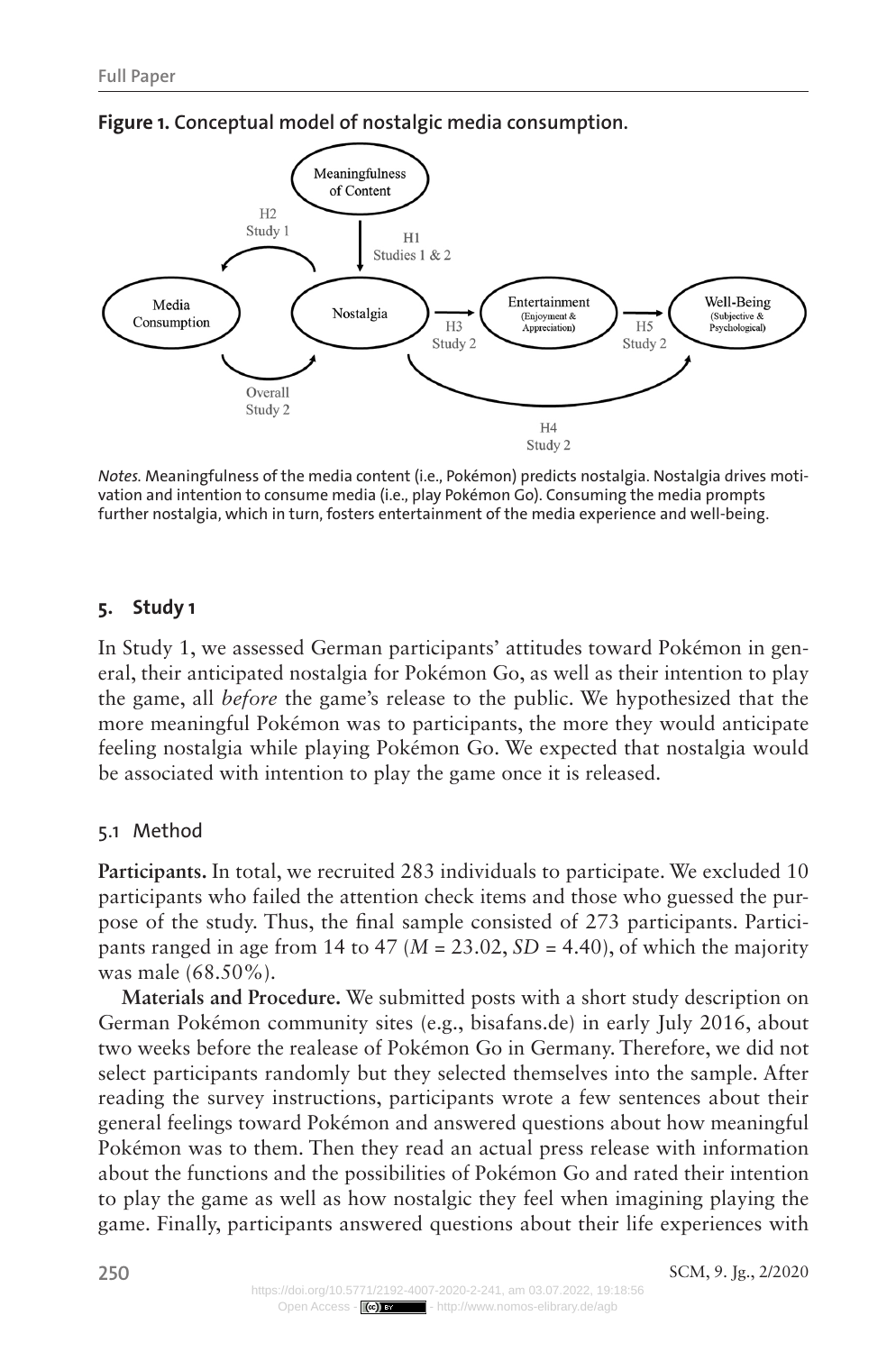Pokémon, their motivations to use media, and some demographics. If not stated otherwise, participants rated scales using a 7-point scale (1 = Do not agree at all, 7 = Fully agree). After finishing the questionnaire, they had the option to join a lottery to win an Amazon gift card.

*Meaningfulness of Pokémon.* To assess meaningfulness of Pokémon, participants answered four items: *Pokémon is personally meaningful to me*, *There are many experiences in my life associated with Pokémon*, *Pokémon characters are like companions in my life*, and *Pokémon is dear to me*. The scale showed strong internal consistency ( $\alpha = .89$ ), and as recruiting took place on Pokémon fan sites, participants strongly agreed with these statements  $(M = 5.75, SD = 1.30)$ .

*Intention to play the game.* Participants answered two items to assess intention to play the game: *I am looking forward to the game's release* and *I am likely to play the game*. Participants were highly motivated to play the game (*M* = 6.34,  $SD = 1.29$ .

*Anticipated Nostalgia.* We created four items to assess participants' anticipated nostalgia: *Thinking about playing the game Pokémon Go…* 1) *I feel nostalgic*, 2) *I am reminded of my childhood*, 3) *makes a (childhood) dream come true*, and 4) *makes me feel warm* ( $\alpha$  = .78, *M* = 5.96, *SD* = 1.11). These items are conceptually similar to typical nostalgia measures established in the literature (e.g., Baldwin et al., 2015; Wildschut et al., 2006).

*Hedonic and eudaimonic motivations.* Finally participants answered 12 items from Oliver and Raney (2011) to assess motivations to engage in media; six for hedonic ( $\alpha$  = .88,  $M = 4.65$ ,  $SD = 1.22$ ) and six for eudaimonic ( $\alpha$  = .88,  $M =$ 4.91, *SD* = 1.26) motivations. Items asked for overall preferences when watching movies (example for hedonic: *For me, the best movies are ones that are entertaining*, for eudaimonic: *I like movies that make me more reflective*). We assessed these variables to control for dispositional media preferences, allowing isolating the unique contribution of nostalgia on motivation to play Pokémon Go.

#### 5.2 Results

First, we examined intercorrelations among all of our variables. Table  $S1<sup>1</sup>$  in the supplementary file lists these correlations showing associations among the constructs as hypothesized. To investigate our hypotheses, we applied structural equation modelling (SEM) using the *lavaan* package for *R* (Rosseel, 2012).2

**Model fit.** We estimated one SEM that addressed the relations between meaningfulness of Pokémon, nostalgia, and overall trait hedonic and eudaimonic media preferences. Two items of the hedonic motivations subscale had to be excluded due to poor squared multiple correlations (SMC; we excluded items with SMC  $<$  .40; Homburg & Giering, 1996) leaving a scale with four items ( $\alpha$  = .79, *M* = 4.99, *SD* = 1.31). A fixed-factor method was used, which sets each latent variance to 1. In the case of latent variables being predicted by others, we freely estimated

<sup>1</sup> The supplementary file can be accessed at the OSF repository: <https://osf.io/w6j82>

<sup>2</sup> In both Studies 1 and 2, full information maximum likelihood (FIML) estimation was used to account for missing data.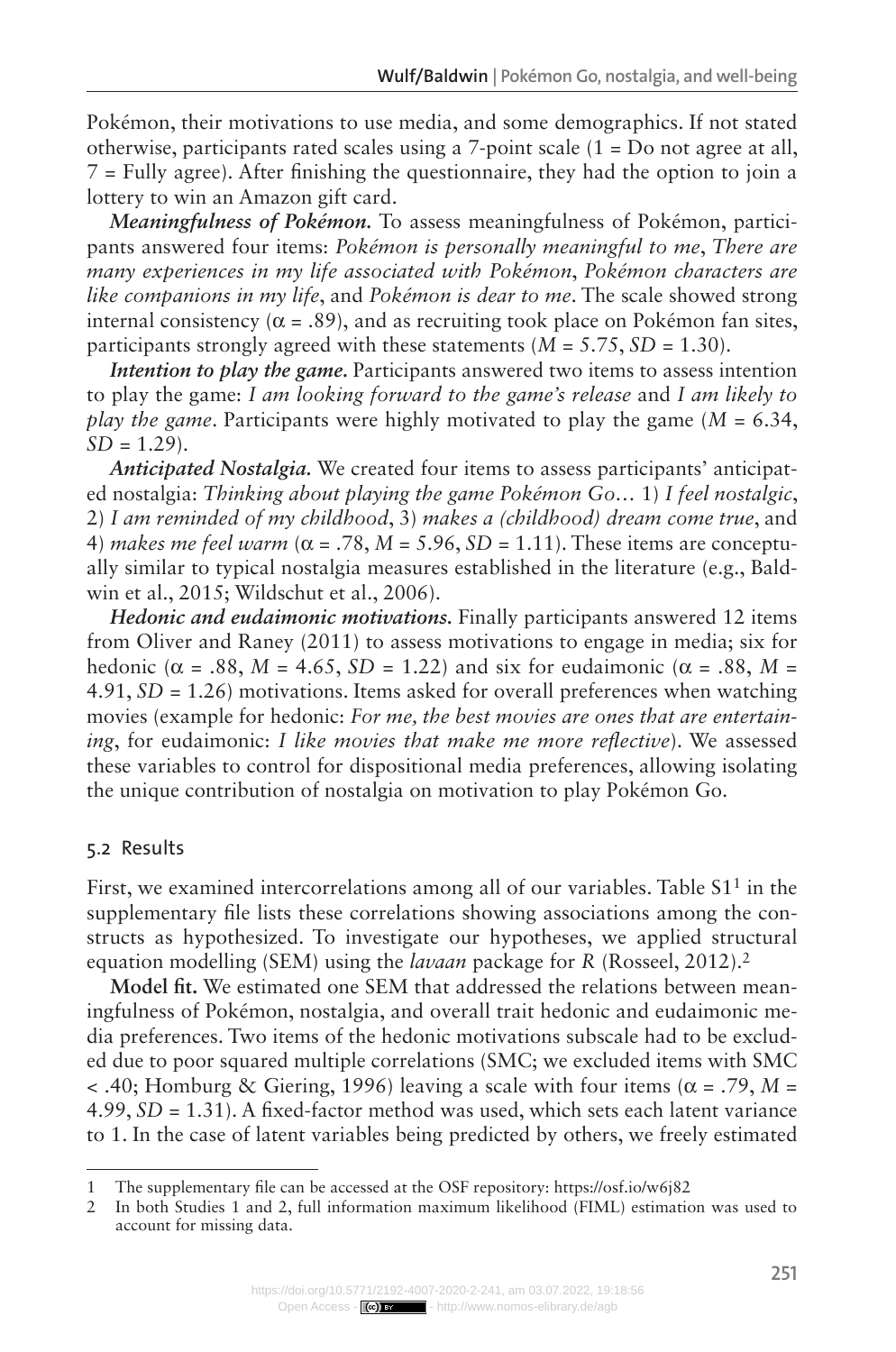the residual variances of those latent factors. The model showed an acceptable fit (Schweizer, 2010),  $\chi^2(162) = 359.588$ ,  $p < .001$ ,  $\chi^2/df = 2.22$ , Comparative Fit Index (CFI) = .925, Root Mean Square Error of Approximation (RMSEA) = .067, 90% CI [.058; .076], Standardized Root Mean Square Residual (SRMR) = .050.

**Path analyses.** We analyzed all paths in our model as standardized regression coefficients (see Figure 2). Meaningfulness of Pokémon predicted more nostalgia when imagining playing Pokémon Go (β = .65, *p* <.001) supporting H1a. Additionally, nostalgia was identified as a strong predictor of the intention to play the game once it is released ( $\beta = .60$ ,  $p < .001$ ) supporting H2. The presence of each of these significant paths suggests that Pokémon meaningfulness predicts intention to play the game indirectly via nostalgia. We calculated this indirect effect using the bootstrapping technique and found that it was significant  $(b = .47, 95\% \text{ CI}$ [.27; .67], β = .39, *p* <.001). Neither eudaimonic (β = -.05, *p* = .41) nor hedonic ( $\beta$  = -.01,  $p$  = .84) trait motivation were significant predictors for the intention to play Pokémon Go; nostalgia is accounting for the intention to play, over and above dispositional hedonic and eudaimonic preferences for media.

**Figure 2. Observed SEM of Study 1**



*Notes:* For the sake of clarity, residuals are not displayed. Scores in the figure represent standardized path coefficients significant at p < .05. Dotted lines represent non-significant paths.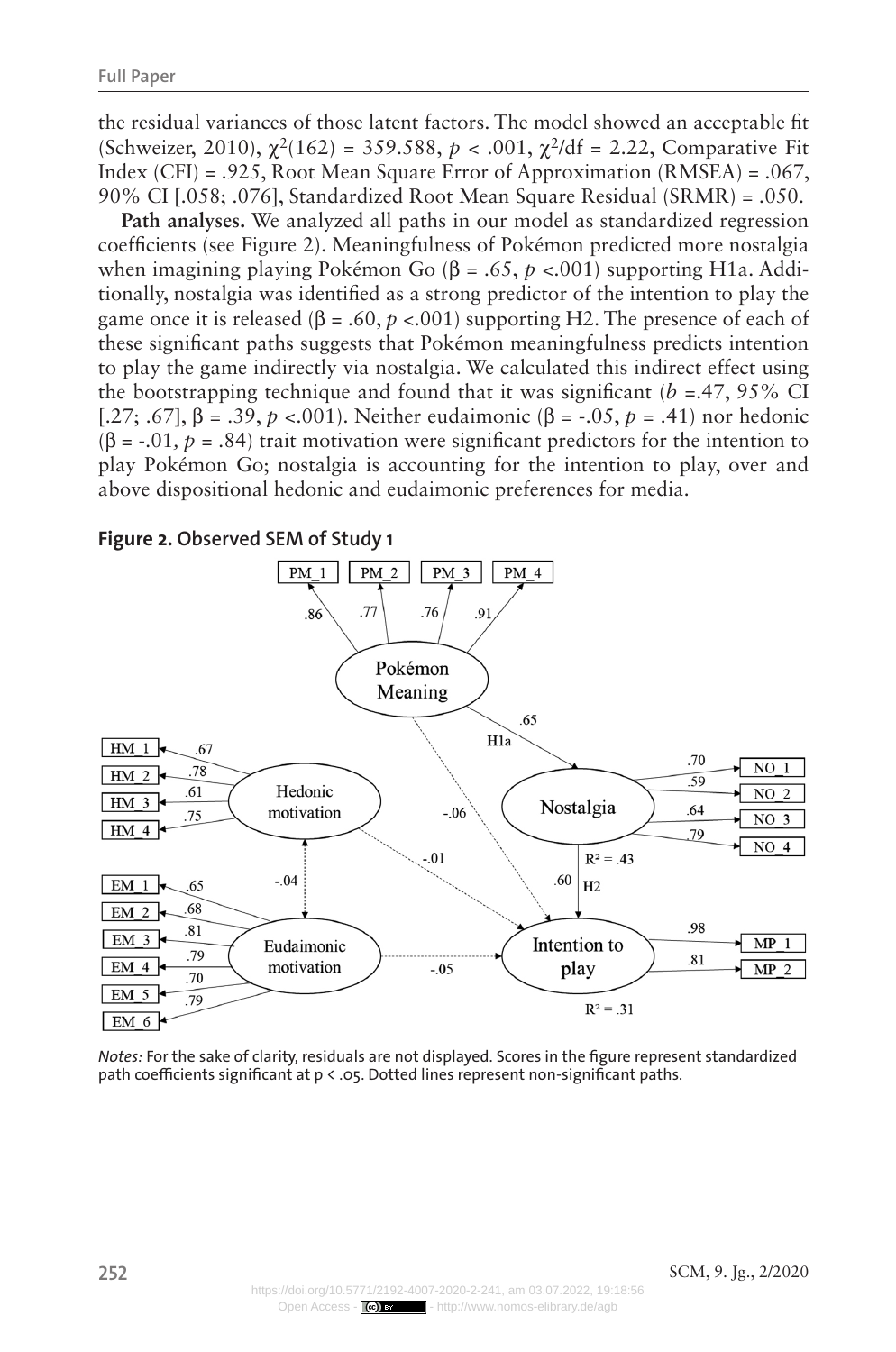#### 5.3 Discussion

These findings suggest that anticipated nostalgia is a crucial factor for the intention to play Pokémon Go. Indeed, people who rated Pokémon as meaningful were those who were likely to feel nostalgic after imagining playing Pokémon Go, and their anticipated nostalgia predicted intention to play the game. Moreover, we find that nostalgia is a stronger predictor of intention to play than general hedonic or eudaimonic motivations. However, because these scales focus on hedonic and eudaimonic motivations for consuming other media (and not video games specifically), we may be limited in interpreting the comparison between nostalgia and these motives in our study.

A few other limitations of this study are worth mentioning. First, we assessed anticipated nostalgia rather than experienced nostalgia. Research on affective forecasting suggests that people tend to overestimate anticipated emotions in general (Wilson & Gilbert, 2003), and this might hold true for anticipated nostalgia. Second, we recruited only German participants from predominantly fan-based communities, which means that the sample was skewed in favor of Pokémon. We aimed to account for these limitations in Study 2, and examined Americans' experienced nostalgia for the game, as well as nostalgia's influences on media entertainment and well-being.

### **6. Study 2**

In Study 2, we aimed to replicate our general findings from Study 1 and extend these findings to actual game-play. Therefore, we asked Pokémon Go players for their experiences playing the game. We hypothesized that the more meaningful Pokémon was to participants, the more nostalgic they would feel when playing the game. We also included nostalgia proneness as a predictor of nostalgia while playing the game, to account for any differences among participants in their general tendencies to engage in nostalgia. Finally, we included three new dependent variables—a measure of participants' media experiences, as well as measures of SWB (subjective life-satisfaction) and PWB. We added these measures in order to test whether nostalgia for Pokémon contributes to well-being (H4 and H5) as we aimed at empirically testing the MINCoW model (Wulf, Rieger et al., 2018).

#### 6.1 Method

**Participants.** Participants were 251 Americans recruited via Amazon Mechanical Turk. We invited only participants for participation who had installed and played the game Pokémon Go. We excluded six participants who failed the attention check item and one person who completed the survey by less than half of the average time of the other participants  $(M = 598$  seconds,  $SD = 204$  seconds) leaving the sample with  $N = 244$  participants. Participants ranged in age from 18 to 71  $(M = 32.57, SD = 9.49)$ , gender was almost equally distributed (52% male).

**Materials and Procedure.** The study was conducted in August 2016, about one month after Pokémon Go had been released. After reading the survey instruc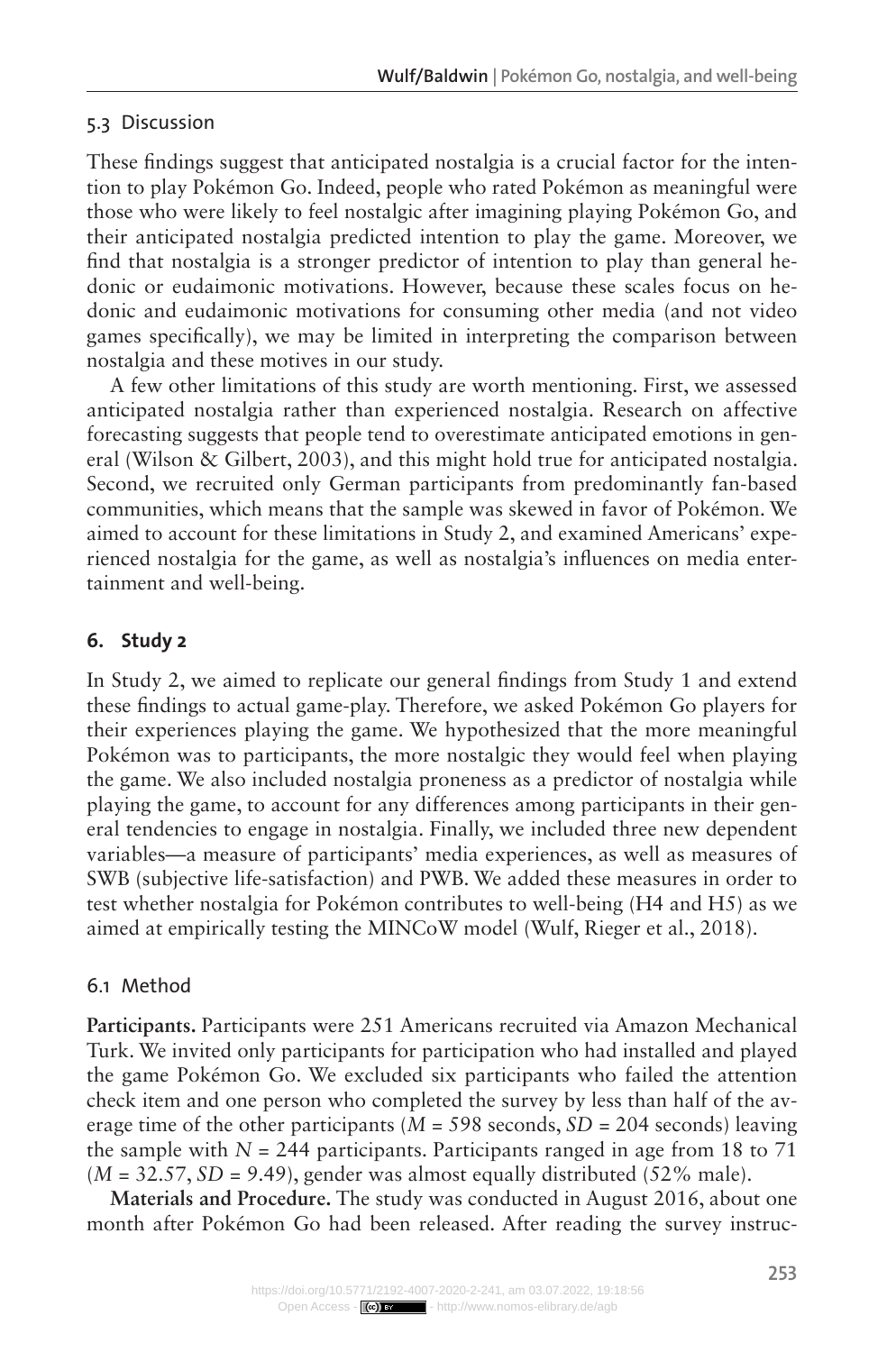tions, participants wrote a few sentences about their experiences with Pokémon Go and indicated factual data of their game-play (game progress, last time played, and playing period). Then, they answered questions about their entertainment experiences and how nostalgic they feel when playing. Afterwards, we measured some constructs irrelevant for this paper. Then, we asked participants about how meaningful Pokémon was to them, and about their SWB and PWB. Finally, participants assessed trait control variables (Big Five personality, nostalgia proneness, and demographics). Unless stated otherwise, participants answered scales on a 7-point Likert scale  $(1 = Do not agree at all, 7 = Fully agree)$ . Participants were paid \$1 (USD) via Amazon MTurk after finishing the study.

*Nostalgia*. Nostalgia was measured with the same items as in Study 1 ( $\alpha$  = .90,  $M = 4.58$ ,  $SD = 1.71$ .

*Nostalgia proneness.* Participants answered four items of the Southampton Nostalgia Scale (SNS, Barrett et al., 2010) to assess nostalgia proneness. The scale was internally consistent ( $\alpha$  = .89,  $M$  = 4.53,  $SD$  = 1.30).

*Meaningfulness of Pokémon.* To assess meaningfulness of Pokémon we used the same scale as in Study 1. The scale was internally consistent and the MTurk sample was not as biased toward positive scores as the fan sample ( $\alpha = .93$ ,  $M =$  $3.98, SD = 1.66$ .

*Entertainment experiences.* Participants answered the scale from Oliver and Bartsch (2010) to assess entertainment experiences. This scale assesses five dimensions of entertainment experiences including two hedonic (*fun* and *suspense*), and three eudaimonic (*thought-provoking*, *lasting impression,* and *artistic value)* subscales. Internal consistencies of all five subscales are shown in Table S2 in the supplementary document on OSF.

*Well-being.* We measured subjective life-satisfaction as one component of SWB with the Satisfaction with Life Scale (Diener et al., 1985). Participants used a 5-point scale (1= Strongly disagree;  $5 =$  Strongly agree) to indicate their agreement with five items assessing global evaluations of life (e.g., *I am satisfied with my life*;  $\alpha$  = .89, *M* = 3.48, *SD* = 1.03). We assessed PWB with the 8-item Flourishing Scale (Diener et al., 2010) which measures self-perceived success in various domains of eudaimonic experience (e.g., *I lead a purposeful and meaningful life*;  $\alpha$  = .93, *M* = 5.47, *SD* = 1.04). Participants responded using a 7-point scale (1= Strongly disagree; 7 = Strongly agree). For all scale items used in this Study, see Table S3 in the Supplementary File on OSF.3

#### 6.2 Results

For correlations among the variables of interest, see Table S3. These correlations revealed associations among the constructs as hypothesized. To investigate our hypotheses, we again applied SEM using the *lavaan* package (Rosseel, 2012). We modelled both types of entertainment experiences as second-order latent factors. Hedonic entertainment was estimated by the latent constructs *fun* and *suspense*.

<sup>3</sup> For copyright reasons, we did not include the well-being and nostalgia proneness scales as we used the exact same measures as shown in the referenced articles.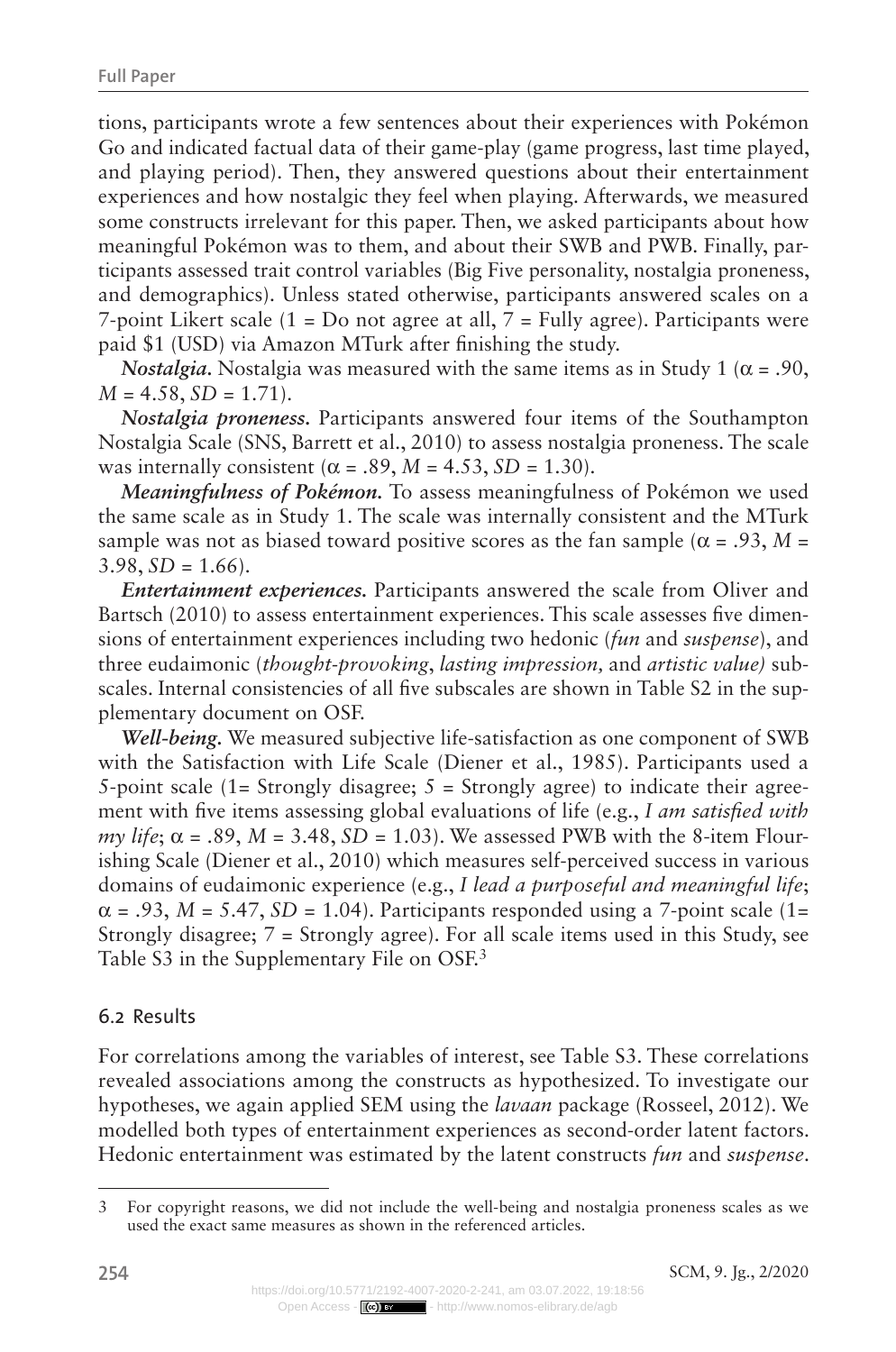Eudaimonic entertainment was estimated by the latent constructs *thought-provocation*, *lasting impression*, and *artistic value*.

**Model fit.** We estimated an SEM that addressed the relations between nostalgia and its antecedents, its contribution to overall media experiences, and how these contribute to SWB and PWB (see Figure 3). The model showed an acceptable fit,  $\gamma^2$ (724) = 1534.404,  $p < .001$ ,  $\gamma^2$ /df = 2.12, CFI = .898, RMSEA = .068, 90% CI  $[0.063; 0.072]$ , SRMR =  $0.096$ .



#### **Figure 3. Observed SEM of Study 2**

*Notes:* Due to reasons of clarity, indicators of latent variables are not shown in the model. Permanent lines represent standardized path coefficients significant at p < .05. Dotted lines represent non-significant paths.

**Path analyses.** As predicted (H1b), and replicating Study 1, meaningfulness of Pokémon positively predicted nostalgia while playing Pokémon Go (β = .73, *p* <.001). Trait nostalgia proneness was also a significant (but weaker) predictor of nostalgia while playing  $(\beta = .14, p = .009)$ . Regarding entertainment experiences, nostalgia predicted both hedonic ( $β = .68, p < .001$ ) and eudaimonic entertainment experiences ( $\beta = .67$ ,  $p < .001$ ). Meaningfulness of Pokémon did not significantly predict eudaimonic entertainment ( $\beta$  = .11,  $p$  = .24). These findings support H3a and H3b. We also found a significant indirect effect of meaningfulness of Pokémon on eudaimonic entertainment through nostalgia (*b* =.73, *SE* = .15, 95% CI [.44; 1.02],  $\beta = .48$ ,  $p \le 0.001$ ). The total effect of meaningfulness of Pokémon on eudaimonic entertainment experiences was significant  $(b = 0.89, 95\% \text{ CI}$  [.67; 1.12],  $β = .59, p < .001$ ).

Regarding our hypotheses on well-being (H4a, H4b, H5a, H5b, and H5c), we first analyzed the direct effects of nostalgia on well-being. These paths were not significant (SWB: β = .04, *p* = .723, PWB: β = -.05, *p* = .626). Therefore, H4a and H4b were not supported. Next, we analyzed the direct effects of entertainment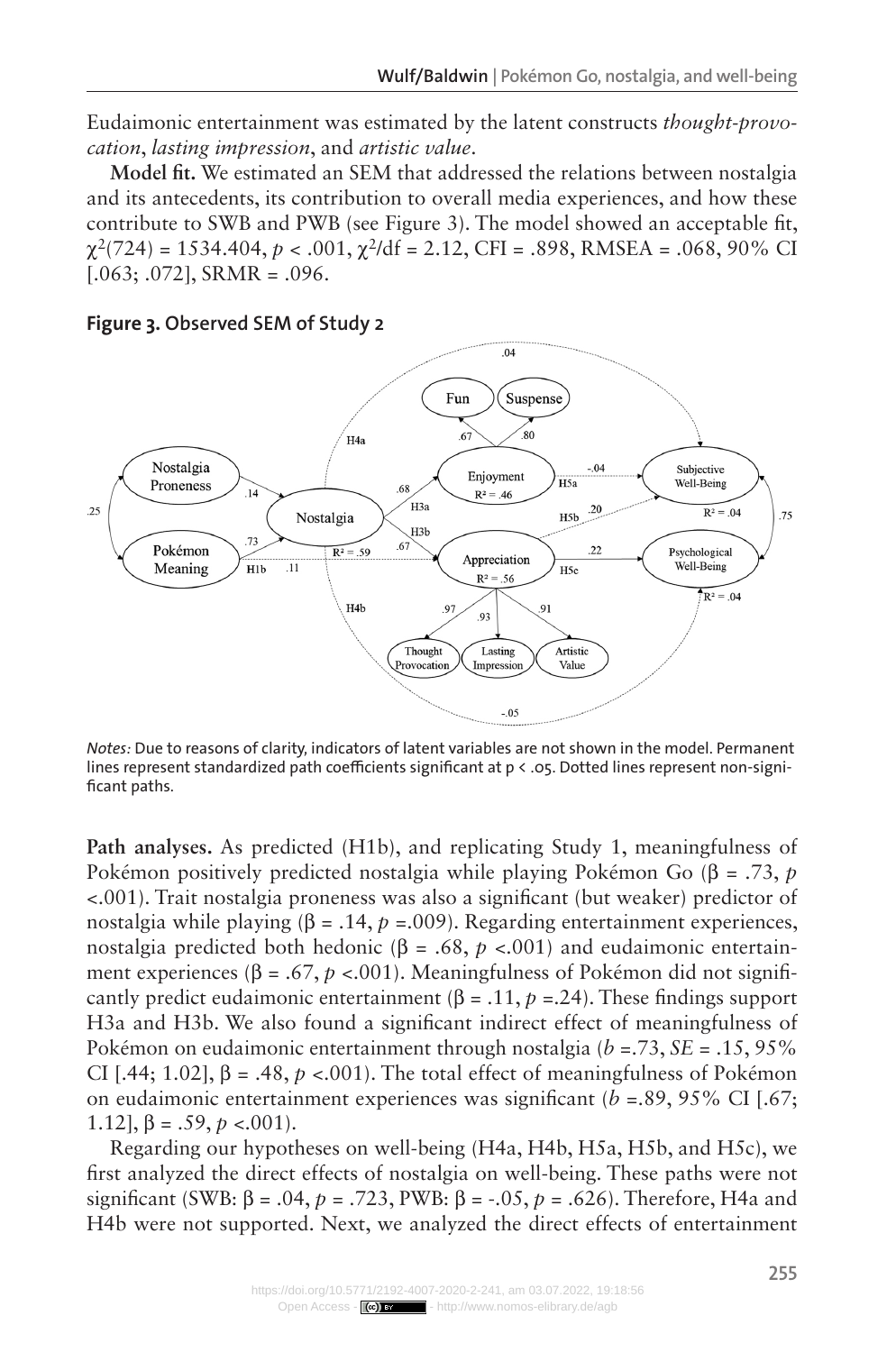experiences on well-being. The direct effect of hedonic entertainment experiences (enjoyment) on SWB was non-significant ( $\beta$  = -.04,  $p$  =.626). The same holds true for the direct effect of eudaimonic entertainment (appreciation) on SWB ( $\beta = .19$ ,  $p = 194$ ). Thus, H5a and H5b were rejected. Still, appreciation showed a significant association with PWB ( $\beta = .22$ ,  $p = .037$ ). Subsequent mediation analyses showed a small but significant indirect effect of nostalgia on PWB via appreciation  $(b = .10, SE = .05, 95\% \text{ CI}$  [.002; .189],  $\beta = .15, p = .045$ ) supporting H5c.

# 6.3 Discussion

Study 2 builds on Study 1 and demonstrates that playing Pokémon Go elicits nostalgia for players who attribute meaning to Pokémon in general. We also show that nostalgia for Pokémon Go leads to hedonic and eudaimonic entertainment experiences. This indirect effect was significant even when controlling for general tendencies to experience nostalgia, which suggests that our findings cannot be explained by alternatives such as the possibility that nostalgia-prone individuals are just more likely to play Pokémon Go, or that individuals for whom Pokémon is important tend to be more nostalgia-prone. Instead, we argue that Pokémon Go can transport players of the game back to their childhood, and arouse many of the meaningful and familiar feelings and memories associated with that time.

Analyzes of well-being also showed that nostalgia has an indirect effect on PWB mediated by eudaimonic entertainment experiences. These findings are in line with the connections proposed in the MINCoW model (Wulf, Rieger et al., 2018) and particularly insightful, because previous studies did not account for nostalgia elicited by everyday media use (e.g., Bonus et al., 2018). The present study therefore contributes novel insight regarding the role of nostalgia in promoting positive media experiences and individual well-being, and offers various avenues for future research.

# **7. General discussion**

This research provides converging evidence that nostalgia is a considerable factor in media use and well-being. In Study 1, meaningfulness of Pokémon was a crucial predictor for the intention to play Pokémon Go, through its influence on anticipated nostalgia. Nostalgia was an even stronger predictor of intention to play than trait hedonic and eudaimonic media preferences. In Study 2, nostalgia was a potent driver of entertainment experiences, and indirectly contributed to PWB of players.

This study is the first to test the assumptions stated by the MINCoW model (Wulf, Rieger et al., 2018) altogether in a single model. Overall, our findings support those assumptions and highlight that nostalgia is a considerable factor for a) the intention to use certain media (video game) content, b) the hedonic and eudaimonic entertainment experiences arising when using media (video game) content, and c) well-being outcomes of the players. As far as we know, this is the first study to provide evidence that media-induced nostalgia can impact how people experience media content they are familiar with from their past, and how it may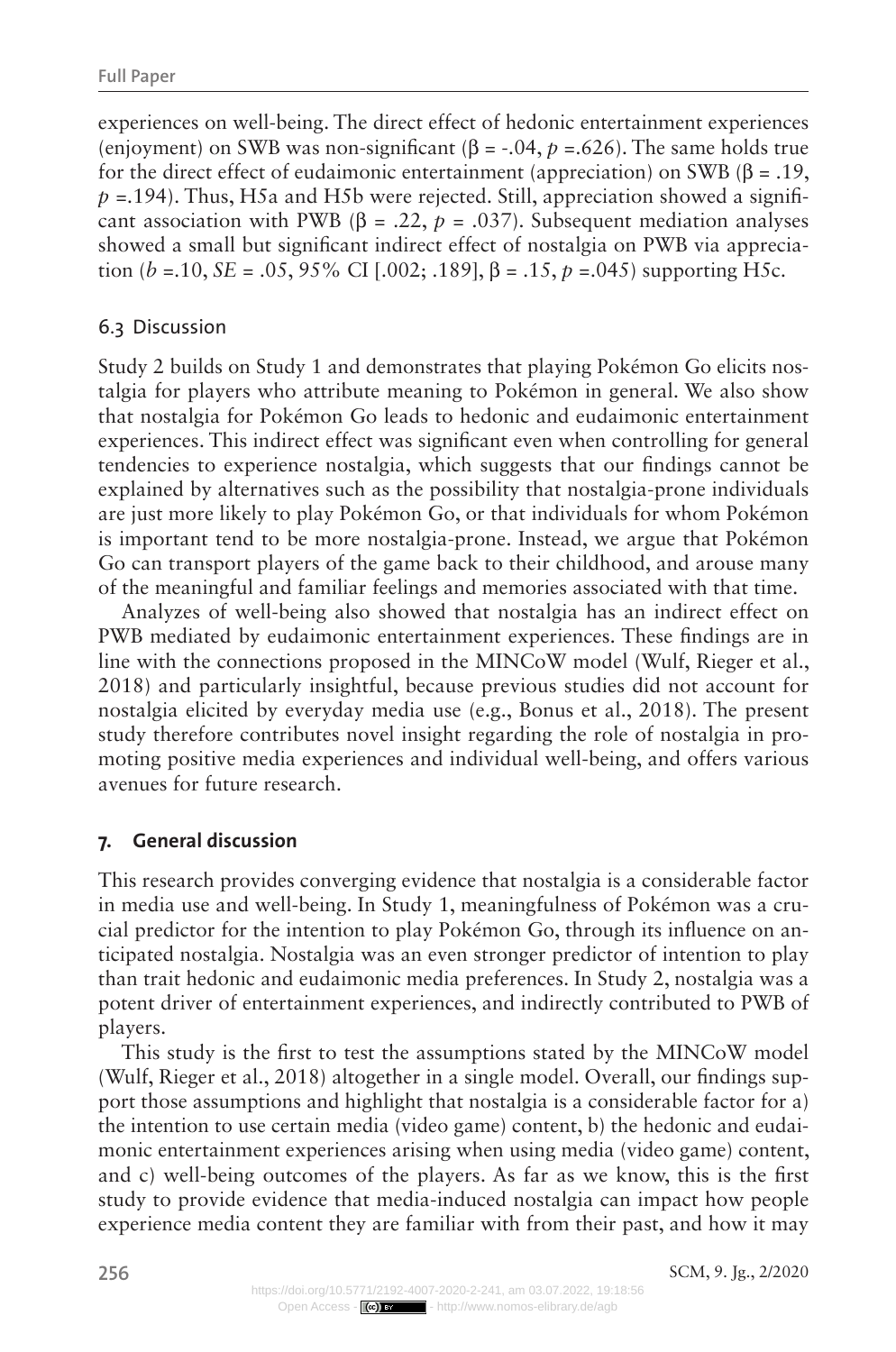contribute to their well-being. However, we did not find a direct impact of mediainduced nostalgia on well-being outcomes as assumed by the MINCoW model; rather, we only found an indirect impact of nostalgia on PWB through eudaimonic entertainment experiences. While these findings are in line with research on nostalgia being a fundamental psychological resource (Routledge et al., 2013; Vess et al., 2012) that contributes to PWB (Sedikides et al., 2015b), the explained variance of well-being (SWB:  $R^2 = .04$ ; PWB:  $R^2 = .05$ ) was fairly small. Given that we used well-being scales assessing trait rather than state well-being, these findings imply that the impact of a game such as Pokémon Go likely has a rather low impact on long-term well-being compared to other variables. Also, because we only measured one component of SWB (subjective life-satisfaction), it is difficult to generalize our findings for other components of SWB such as overall positive affect. Thus, although our data supports many of the assumptions predicted in the MINCoW model, our data also indicates that nostalgia as elicited by a casual video game may have more impact on state entertainment experiences than trait well-being outcomes.

Because we targeted one specific game and used convenience samples of people likely to play the game (Study 1) or who already play the game (Study 2) further research will be necessary to both differentiate and substantiate these findings. Nevertheless, these findings suggest an answer to the question of whether playing a popular game such as Pokémon Go is beneficial or harmful to well-being. While others (e.g. Althoff, White, & Horvitz, 2016) found that an augmented reality game such as Pokémon Go may motivate people to go outside increasing physical activity, our findings indicate that due to nostalgia associated with playing the game, nostalgia while playing may also hold positive consequences for both player's entertainment experiences and (psychological) well-being.

In this context, it should also be noted that our well-being measure may have been blurred by high multicollinearity, as PWB and SWB correlated highly (*r* =.75). As research has found both hedonic and eudaimonic media experiences contribute to particular well-being dimensions (Oliver et al., 2015; Reinecke et al., 2011; Rieger, Reinecke et al., 2014), future research should take a closer look at the indirect impact of media-induced nostalgia on several well-being outcomes that have been found in the literature on nostalgia (e.g. self-continuity, self-esteem, and social connectedness, Sedikides et al., 2015b). Gaining more clarity on the unique well-being functions of media-induced nostalgia would be an important goal of future research.

Our findings are also in line with research demonstrating nostalgia to be elicited by media content: Besides music (Barrett et al., 2010), film- and video game trailers (Natterer, 2014), and reminiscences of media used in the past (Wulf, Bowman et al., 2018, Wulf & Rieger, 2018), the current study provides evidence that actual video game play can elicit nostalgia. This finding suggests that nostalgia elicited by anticipating game play, as well as actual game play, is associated with personal meaning. However, the measures of meaningfulness of Pokémon and nostalgia were highly correlated (see Tables S1 and S3 in the Supplementary File). Given that personal meaningfulness is part of the prototype conception of nostalgia as identified by Hepper et al. (2012) it could be that these concepts as meas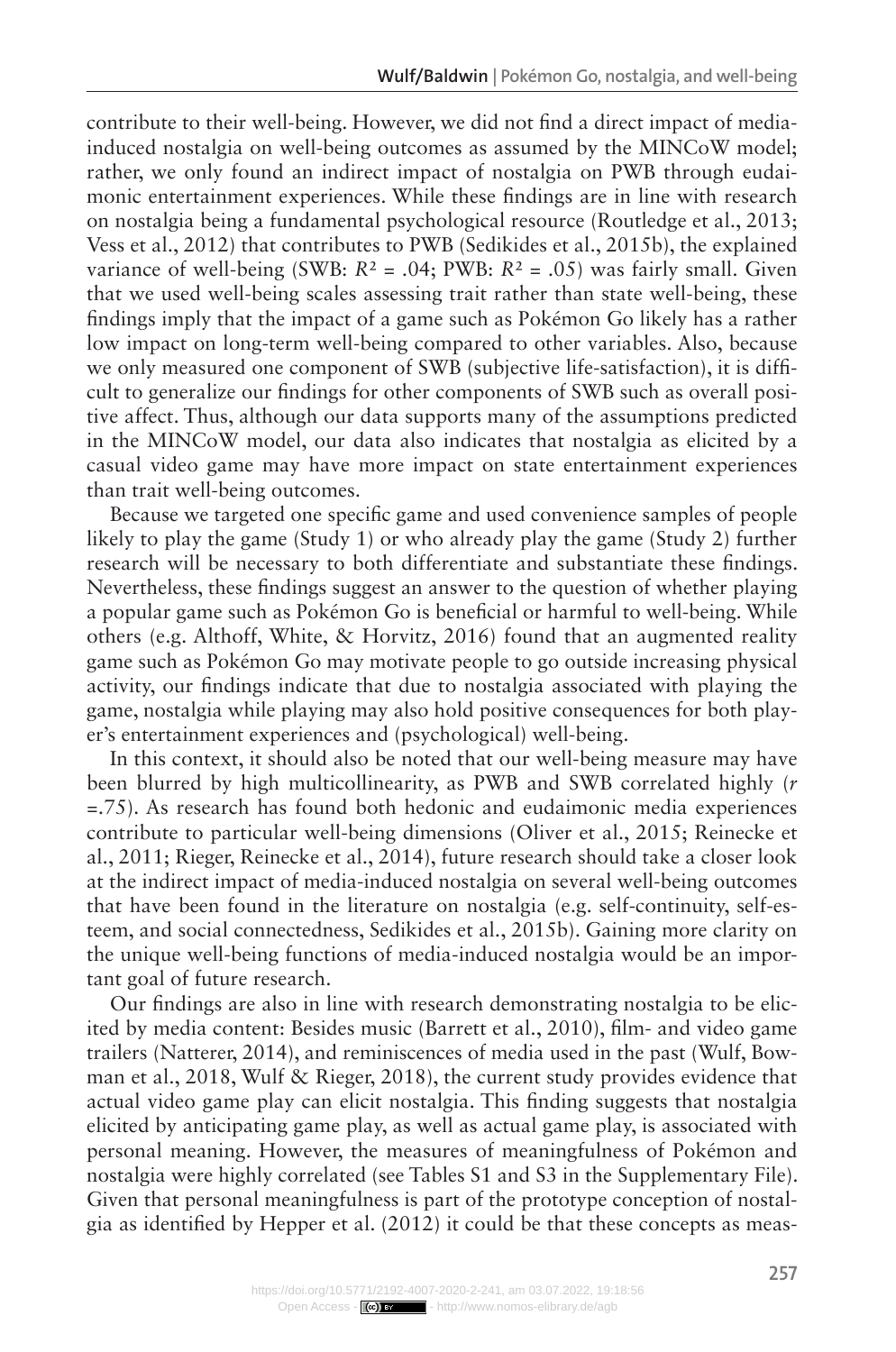ured in our Study are not completely distinct from another. To account for this possibility, future research might be interested in experimentally manipulating the meaningfulness of a media experience and then observing this manipulation's impact on nostalgia.

Still, it is noteworthy that even a video game as modern and "futuristic" as the augmented reality smartphone app Pokémon Go that at a first glance may appear as particularly driving hedonic entertainment experiences can induce nostalgia, as it suggests that even as technology progresses at high speeds, people can use such technology to stay rooted in time, potentially satisfying needs for self-continuity via nostalgia (Lasaleta & Loveland, 2019; Sedikides et al., 2015a). As shown in Study 2, nostalgia contributes to hedonic and eudaimonic entertainment and we found indirect associations between the perception of Pokémon as companions in life and the experience of eudaimonic entertainment. This is in line with research showing that eudaimonic entertainment experiences can be influenced by proximity to a user's biography (Khoo, 2016). Our findings substantiate this condition of eudaimonic entertainment experiences: The personal background that makes media experiences meaningful. Research focusing on *why* entertainment can be meaningful to people should consider personal backgrounds, for example, whether one has experienced a trauma similar to one depicted in a film, or the extent of one's parasocial relationships with media characters before media exposure (e.g. Eyal & Cohen, 2006; Wulf & Rieger, 2018).

It should also be noted that Pokémon Go is an outlier in the attention it gained in the public discourse, and that the hype has diminished considerably since its release. Despite this fact, there are still a large number of current users. Future research might be interested in the question of nostalgia's role for people still playing, or whether a similar hype might be repeatable with other games that have a strong and meaningful connection to the past. For example, the recently published *Harry Potter – Wizards Unite* smartphone application may allow an entire generation of people to *live* the nostalgic world of Harry Potter when before they could only imagine it (see e.g. Plagge, 2019). Future research might be interested in using such popular releases to extend and replicate findings found in the current research.

Though we have addressed some limitations by comparing insights across two studies, there still are some issues regarding the methods we used that we want to address briefly. First, we used an unestablished measure of nostalgia in both studies. Though this measure showed good internal consistency, the first sample scored relatively high on the items due to the self-selected sample of Pokémon fans. Future research therefore should use this measure in combination with other measures, for example those used as manipulation check in Wildschut et al. (2006).

Regarding our data analyses, we used structural equation modeling to investigate the relations between nostalgia, its prerequisites, and outcomes. Overall, our models showed an acceptable model fit. However, we cannot reason about the causal relations among our variables. Though our findings are theoretically reasonable, they will have to be substantiated by further experimental research or longitudinal designs.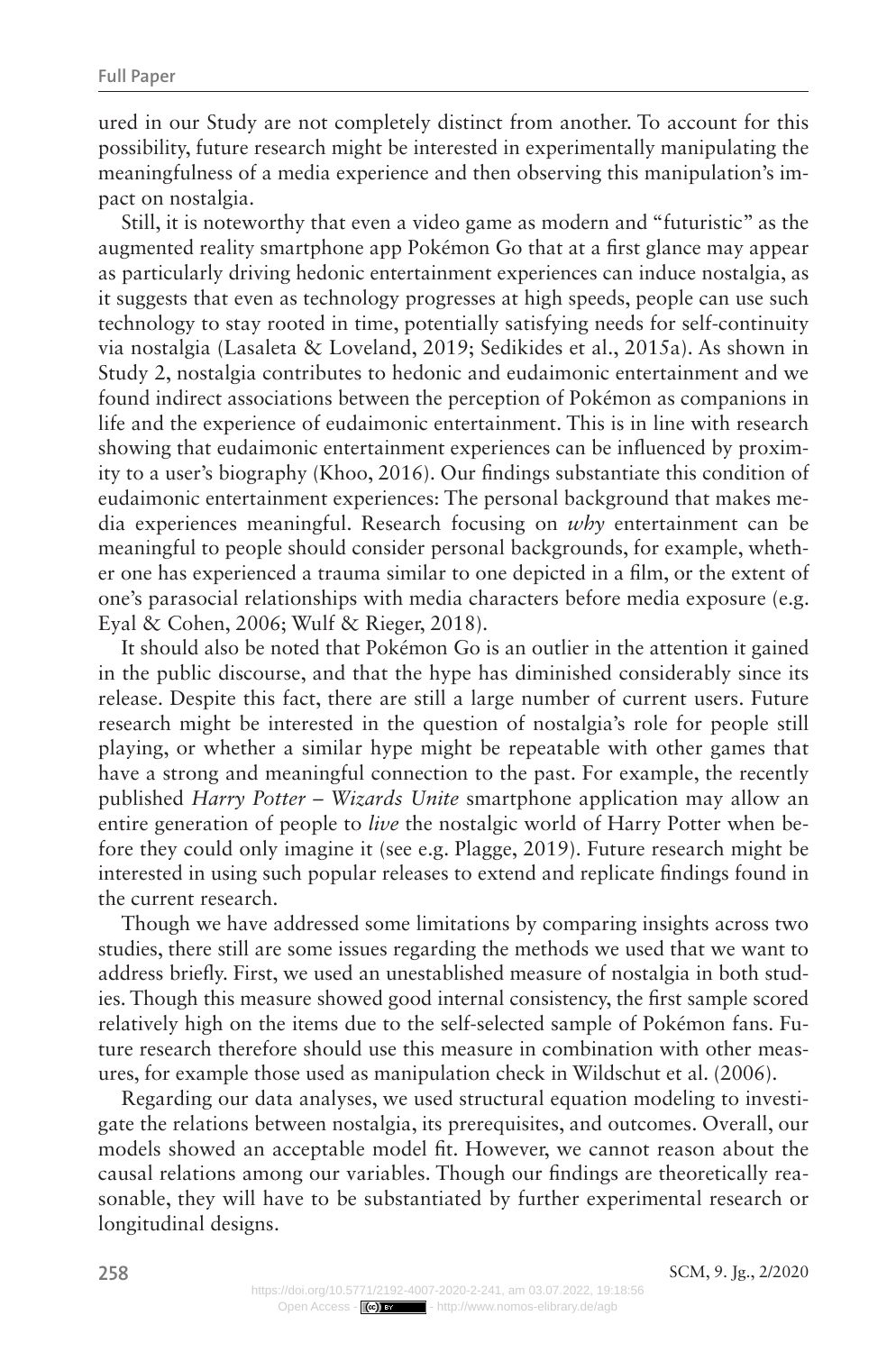Finally, as our focus was on nostalgia and its contribution to media use and well-being, we did not account for all possible motives and experiences leading to or induced by the game. We cannot rule out that nostalgia shares covariance with other motives and audience responses that we did not control for in our studies. Therefore, future research will be needed to estimate the effects of nostalgia on motivation and media experiences, and well-being in relation to already established motives and audience responses.

## **8. Summary and conclusion**

In conclusion, the current study bridges the gap between research on (interactive) media usage and research on nostalgia by highlighting both a) the prerequisites for nostalgia on the media user's side and b) consequences of media-induced nostalgia (intention to use media content, entertainment gratifications, and well-being contributions). Coming back to the introductory quotation, nostalgia was speculated to be a reason that people joined the fight with hundreds of little creatures on their smartphones; and a possible cause of many other 'hypes' that connect people to narratives of their childhood. Ironically, it may be the technology of the future that takes people back to being a kid again, and in doing so, promote a happier and healthier world.

### **References**

- Althoff, T., White, R. W., & Horvitz, E. (2016). Influence of Pokémon Go on physical activity: study and implications*. Journal of medical Internet research, 18*. [https:/doi.](https:/doi.org/10.2196/jmir.6759) [org/10.2196/jmir.6759](https:/doi.org/10.2196/jmir.6759)
- Baldwin, M., Biernat, M., & Landau, M. J. (2015). Remembering the real me: Nostalgia offers a window to the intrinsic self. *Journal of Personality and Social Psychology*, *108*, 128–147. <https:/doi.org/10.1037/a0038033>
- Baldwin, M., & Landau, M. J. (2014). Exploring nostalgia's influence on psychological growth*. Self and Identity*, *13*, 162–177.<https:/doi.org/10.1080/15298868.2013.772320>
- Barrett, F. S., Grimm, K. J., Robins, R. W., Wildschut, T., Sedikides, C., & Janata, P. (2010). Music-evoked nostalgia: affect, memory, and personality. *Emotion, 10*, 390–403. <https:/doi.org/10.1037/a0019006>
- Bonus, J. A., Peebles, A., Mares, M. L., & Sarmiento, I. G. (2018). Look on the bright side (of media effects): Pokémon Go as a catalyst for positive life experiences. *Media Psychology, 21*, 263–287. <https:/doi.org/10.1080/15213269.2017.1305280>
- Bowman, N. D., & Tamborini, R. (2012). Task demand and mood repair: The intervention potential of computer games. *New Media & Society*, 14, 1339–1357. [https:/doi.](https:/doi.org/10.1177/1461444812450426) [org/10.1177/1461444812450426](https:/doi.org/10.1177/1461444812450426).
- Bryant, J., & Zillmann, D. (1984). Using television to alleviate boredom and stress: Selective exposure as a function of induced excitational states. *Journal of Broadcasting, 28*, 1–20. [https:/doi.org/10.1080/08838158409386511.](https:/doi.org/10.1080/08838158409386511)
- Cavanaugh, J. C. (1989). I have this feeling about everyday memory aging. *Educational Gerontology*, *15*, 597–605. <https:/doi.org/10.1080/0380127890150604>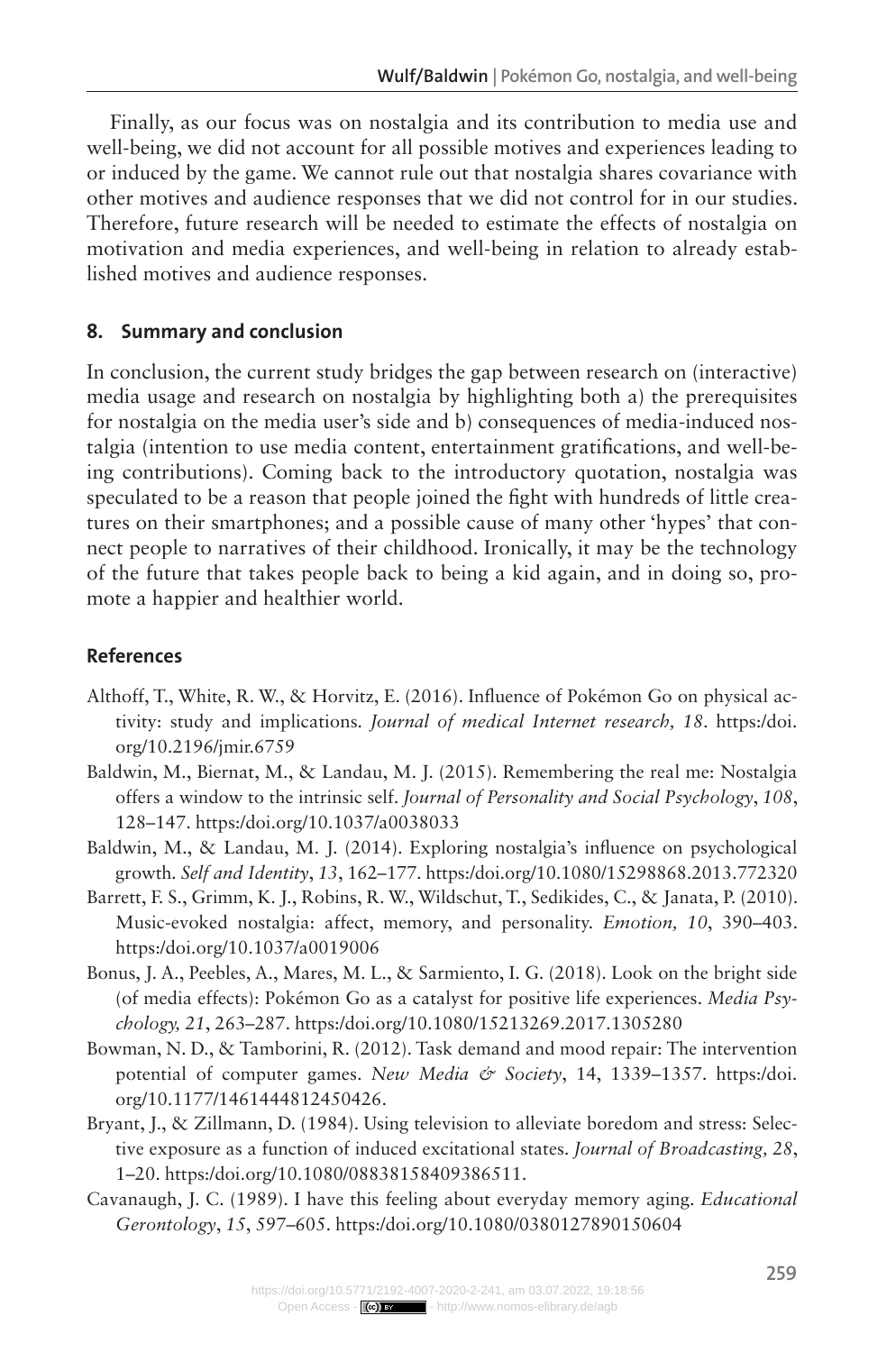- Cheung, W.-Y., Wildschut, T., Sedikides, C., Hepper, E. G., Arndt, J., & Vingerhoets, J. J. M. (2013). Back to the future: nostalgia increases optimism. *Personality & Social Psychology Bulletin, 39*, 1484–96.<https:/doi.org/10.1177/0146167213499187>
- Diener, E. D., Emmons, R. A., Larsen, R. J., & Griffin, S. (1985). The satisfaction with life scale. *Journal of personality assessment, 49*, 71-75. [https:/doi.org/10.1207/s15327752j](https:/doi.org/10.1207/s15327752jpa4901_13)[pa4901\\_13](https:/doi.org/10.1207/s15327752jpa4901_13)
- Diener, E., Wirtz, D., Tov, W., Kim-Prieto, C., Choi, D. W., Oishi, S., & Biswas-Diener, R. (2010). New well-being measures: Short scales to assess flourishing and positive and negative feelings. *Social Indicators Research, 97*, 143-156. [https:/doi.org/ 10.1007/](https:/doi.org/10.1007/s11205-009-9493-y) [s11205-009-9493-y](https:/doi.org/10.1007/s11205-009-9493-y)
- Elson, M., Breuer, J., & Quandt, T. (2014). Know the player: An integrated model of player experience for digital games research. In M. C. Angelides (Ed.), *Handbook of digital games* (pp. 362–387). Hoboken, NJ: Wiley.
- Eyal, K., & Cohen, J. (2006). When good friends say goodbye: A parasocial breakup study. *Journal of Broadcasting & Electronic Media, 50*, 502–523. [https://doi.org/10.1207/](https://doi.org/10.1207/s15506878jobem5003_9) [s15506878jobem5003\\_9](https://doi.org/10.1207/s15506878jobem5003_9)
- Fairley, S., Gibson, H., & Lamont, M. (2018). Temporal manifestations of nostalgia: Le Tour de France. *Annals of Tourism Research, 70*, 120–130. [https:/doi.org/10.1016/j.](https:/doi.org/10.1016/j.annals.2017.09.004) [annals.2017.09.004](https:/doi.org/10.1016/j.annals.2017.09.004)
- Griffiths, M. D., Davies, M. N. O., & Chappell, D. (2004). Demographic factors and playing variables in online computer gaming. Cyberpsychology & Behavior: The Impact of *the Internet, Multimedia and Virtual Reality on Behavior and Society, 7*, 479–487. <https:/doi.org/10.1089/cpb.2004.7.479>
- Hepper, E. G., Ritchie, T. D., Sedikides, C., & Wildschut, T. (2012). Odyssey's end: lay conceptions of nostalgia reflect its original Homeric meaning. *Emotion*, *12*, 102–19. <https:/doi.org/10.1037/a0025167>
- Holbrook, M. B., & Schindler, R. M. (1996). Market segmentation based on age and attitude toward the past: Concepts, methods, and findings concerning nostalgic influences on customer tastes. *Journal of Business Research, 37*, 27–39. [https:/doi.org/10.1016/0148-](https:/doi.org/10.1016/0148-2963(96)00023-9) [2963\(96\)00023-9](https:/doi.org/10.1016/0148-2963(96)00023-9)
- Homburg, C., & Giering, A. (1996). Konzeptualisierung und Operationalisierung komplexer Konstrukte: ein Leitfaden für die Marketingforschung [Conceptualizing and operationalizing complex constructs. A guide for marketing research*]. Marketing: Zeitschrift Für Forschung und Praxis, 1*, 5–24.
- Kahneman, D., Diener, E., & Schwarz, N. (1999). *Well-being: Foundations of hedonic psychology.* New York, NY: Sage.
- Keogh, B. (2017). Pokemon Go, the novelty of nostalgia, and the ubiquity of the smartphone. *Mobile Media & Communication, 5*, 38–41. https:/doi.org/10.1177/2050157916678025
- Khoo, G. S. (2016). Contemplating tragedy raises gratifications and fosters self-acceptance. *Human Communication Research, 42*, 269–291.<https:/doi.org/10.1111/hcre.12074>
- Knobloch, S., & Zillmann, D. (2002). Mood management via the digital jukebox. *Journal of Communication, 52*, 351–366.<https:/doi.org/10.1093/joc/52.2.351>
- Koban, K., Breuer, J., Rieger, D., Mohseni, M. R., Noack, S., Bente, G., & Ohler, P. (2019). Playing for the thrill and skill. Quiz games as means for mood and competence repair. *Media Psychology, 22*, 743-768.<https:/doi.org/10.1080/15213269.2018.1515637>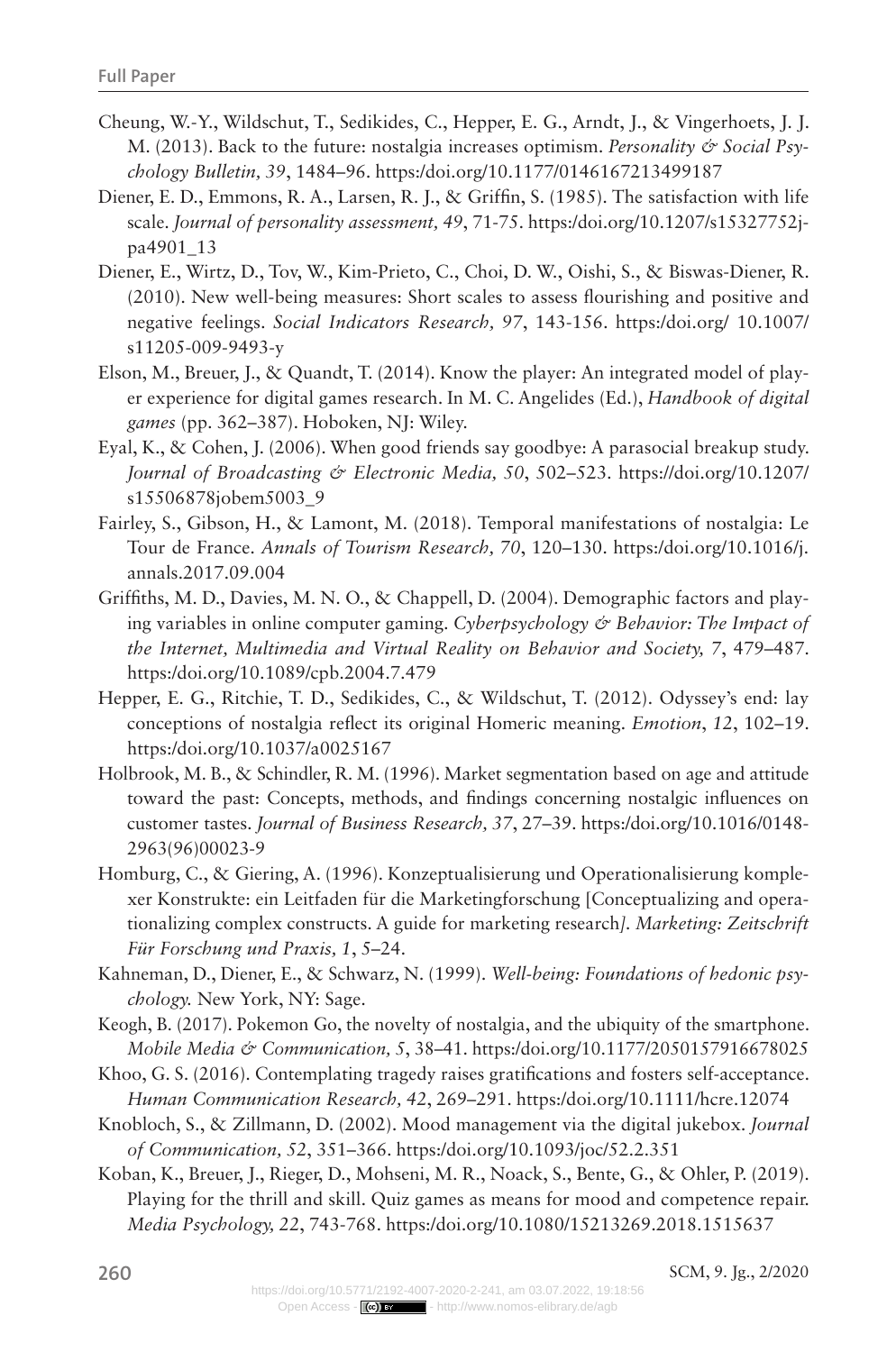- Lasaleta, J. D., & Loveland, K. E. (2019). What's new Is old again: Nostalgia and retrostyling in response to authenticity threats. *Journal of the Association for Consumer Research, 4*, 172-184.
- Menke, M. (2017). Seeking comfort in past media: Modeling media nostalgia as a way of coping with media change. *International Journal of Communication, 11*, 626–646.
- Morewedge, C. K. (2013). It was a most unusual time: How memory bias engenders nostalgic preferences. *Journal of Behavioral Decision Making, 26*, 319–326. [https:/doi.](https:/doi.org/10.1002/bdm.1767) [org/10.1002/bdm.1767](https:/doi.org/10.1002/bdm.1767)
- Natterer, K. (2014). How and why to measure personal and historical nostalgic responses through entertainment media. *International Journal on Media Management, 16*, 161– 180.<https:/doi.org/10.1080/14241277.2014.989567>
- Newman, D. B., Sachs, M. E., Stone, A. A., & Schwarz, N. (2019). Nostalgia and well-being in daily life: An ecological validity perspective. *Journal of Personality and Social Psychology. Online First*.<https:/doi.org/10.1037/pspp0000236>
- Oliver, M. B., & Bartsch, A. (2010). Appreciation as audience response: Exploring entertainment gratifications beyond hedonism. *Human Communication Research, 36*, 53– 81.<https:/doi.org/10.1111/j.1468-2958.2009.01368.x>
- Oliver, M. B., Bowman, N. D., Woolley, J. K., Rogers, R., Sherrick, B. I., & Chung, M.-Y. (2015). Video games as meaningful entertainment experiences. *Psychology of Popular Media Culture*, *5*(4). <https:/doi.org/10.1037/ppm0000066>
- Oliver, M. B., Hartmann, T., & Woolley, J. K. (2012). Elevation in response to entertainment portrayals of moral virtue. *Human Communication Research, 38*, 360–378. <https:/doi.org/10.1111/j.1468-2958.2012.01427.x>
- Oliver, M. B., & Raney, A. A. (2011). Entertainment as pleasurable and meaningful: Identifying hedonic and eudaimonic motivations for entertainment consumption. *Journal of Communication, 61*, 984–1004.<https:/doi.org/10.1111/j.1460-2466.2011.01585.x>
- Plagge, K. (2019). *Harry Potter's new game Wizards Unite mixes Pokemon Go with RPGs.*  Retrieved March 12, 2019, from [https://www.gamespot.com/articles/harry-potters](https://www.gamespot.com/articles/harry-potters-new-game-wizards-unite-mixes-pokemon/1100-6465479/)[new-game-wizards-unite-mixes-pokemon/1100-6465479/](https://www.gamespot.com/articles/harry-potters-new-game-wizards-unite-mixes-pokemon/1100-6465479/)
- Przybylski, A. K., Rigby, C. S., & Ryan, R. M. (2010). A motivational model of video game engagement. *Review of General Psychology, 14*, 154–166. [https:/doi.org/10.1037/](https:/doi.org/10.1037/a0019440) [a0019440](https:/doi.org/10.1037/a0019440)
- Reid, C. A., Green, J. D., Wildschut, T., & Sedikides, C. (2014). Scent-evoked nostalgia. *Memory, 1–10*. <https:/doi.org/10.1080/09658211.2013.876048>
- Reinecke, L., Klatt, J., & Krämer, N. C. (2011). Entertaining media use and the satisfaction of recovery needs: recovery outcomes associated with the use of interactive and noninteractive entertaining media. *Media Psychology, 14*, 192–215. [https:/doi.org/10.1080/1](https:/doi.org/10.1080/15213269.2011.573466) [5213269.2011.573466](https:/doi.org/10.1080/15213269.2011.573466)
- Rieger, D., Frischlich, L., Wulf, T., Bente, G., & Kneer, J. (2015). Eating ghosts: The underlying mechanisms of mood repair via interactive and noninteractive media. *Psychology of Popular Media Culture, 4*, 138–154.<https:/doi.org/10.1037/ppm0000018>
- Rieger, D., Reinecke, L., Frischlich, L., & Bente, G. (2014). Media entertainment and wellbeing-linking hedonic and eudaimonic entertainment experience to media-induced recovery and vitality. *Journal of Communication, 64*, 456–478. [https:/doi.org/10.1111/](https:/doi.org/10.1111/jcom.12097) [jcom.12097](https:/doi.org/10.1111/jcom.12097)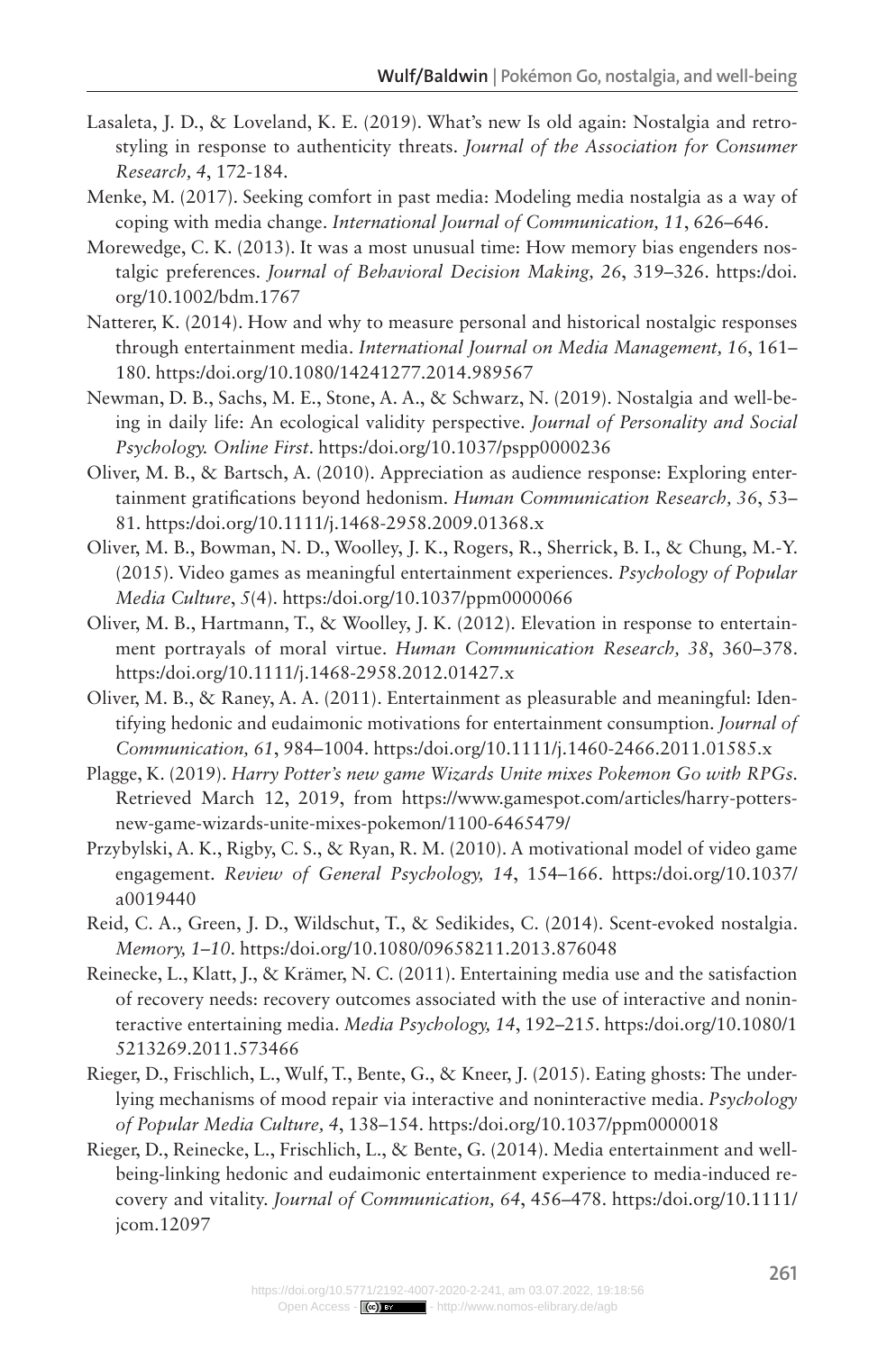- Rieger, D., Wulf, T., Kneer, J., Frischlich, L., & Bente, G. (2014). The winner takes it all: The effect of in-game success and need satisfaction on mood repair and enjoyment. *Computers in Human Behavior, 39*.<https:/doi.org/10.1016/j.chb.2014.07.037>
- Rosseel, Y (2012). lavaan: an R package for structural equation modeling. *Journal of Statistical Software*, *48*, 1–36.<https:/doi.org/10.18637/jss.v048.i02>
- Routledge, C. (2016). *Pokémon Go and the power of nostalgia*. Retrieved from [https://](https://www.psychologytoday.com/blog/more-mortal/201607/pok-mon-Go-and-the-power-nostalgia) [www.psychologytoday.com/blog/more-mortal/201607/pok-mon-Go-and-the-power](https://www.psychologytoday.com/blog/more-mortal/201607/pok-mon-Go-and-the-power-nostalgia)[nostalgia](https://www.psychologytoday.com/blog/more-mortal/201607/pok-mon-Go-and-the-power-nostalgia)
- Routledge, C., Arndt, J., Wildschut, T., Sedikides, C., Hart, C., Juhl, J., … Scholtz, W. (2011). The past makes the present meaningful: Nostalgia as an existential resource. *Journal of Personality and Social Psychology, 101*, 638–652. [https:/doi.org/10.1037/](https:/doi.org/10.1037/a0024292) [a0024292](https:/doi.org/10.1037/a0024292)
- Routledge, C., Wildschut, T., Sedikides, C., & Juhl, J. (2013). Nostalgia as a Resource for Psychological Health and Well-Being. *Social and Personality Psychology Compass, 7*, 808–818. <https:/doi.org/10.1111/spc3.12070>
- Ryan, R. M., & Frederick, C. (1997). On energy, personality, and health: Subjective vitality as a dynamic reflection of well-being. *Journal of Personality, 65*, 529–565. [https:/doi.](https:/doi.org/10.1111/j.1467-6494.1997.tb00326.x) [org/10.1111/j.1467-6494.1997.tb00326.x](https:/doi.org/10.1111/j.1467-6494.1997.tb00326.x)
- Ryan, R. M., Rigby, C. S., & Przybylski, A. (2006). The motivational pull of video games: A self-determination theory approach. *Motivation and Emotion, 30*, 347–363. [https:/](https:/doi.org/10.1007/s11031-006-9051-8) [doi.org/10.1007/s11031-006-9051-8](https:/doi.org/10.1007/s11031-006-9051-8)
- Ryff, C. D. (1989). Happiness is everything, or is it? Explorations on the meaning of psychological well-being*. Journal of Personality and Social Psychology, 57*, 1069–1081. <https:/doi.org/10.1037/0022-3514.57.6.1069>
- Ryff, C. D., & Singer, B. H. (2008). Know thyself and become what you are: A eudaimonic approach to psychological well-being. *Journal of Happiness Studies, 9*, 13-39. [https:/](https:/doi.org/10.1007/s10902-006-9019-0) [doi.org/10.1007/s10902-006-9019-0](https:/doi.org/10.1007/s10902-006-9019-0)
- Schabel, M. (2016). *Pokémon Go: Entwickler Niantic möchte eine Lebensspanne wie im Falle von World of Warcraft* [Pokémon GO: Developer hopes for a life time comparable to World of Warcraft]. Retrieved March 10, 2019, from [http://www.spieletipps.](http://www.spieletipps.de/n_37971/) [de/n\\_37971/](http://www.spieletipps.de/n_37971/)
- Schweizer, K. (2010). Some guidelines concerning the modeling of traits and abilities in test construction. *European Journal of Psychological Assessment, 26*, 1–2. [https:/doi.](https:/doi.org/10.1027/1015-5759/a000001) [org/10.1027/1015-5759/a000001](https:/doi.org/10.1027/1015-5759/a000001)
- Sedikides, C., & Wildschut, T. (2016). Past forward: Nostalgia as a motivational force. *Trends in Cognitive Sciences, 20*, 319–321.<https:/doi.org/10.1016/j.tics.2016.01.008>
- Sedikides, C., Wildschut, T., Routledge, C., & Arndt, J. (2015a). Nostalgia counteracts selfdiscontinuity and restores self-continuity. *European Journal of Social Psychology*, *45*, 52-61.<https:/doi.org/10.1002/ejsp.2073>
- Sedikides, C., Wildschut, T., Routledge, C., Arndt, J., Hepper, E. G., & Zhou, X. (2015b). To nostalgize: Mixing memory with affect and desire. *Advances in Experimental Social Psychology, 51*, 189–273. <https:/doi.org/10.1016/bs.aesp.2014.10.001>
- Stephan, E., Wildschut, T., Sedikides, C., Zhou, X., He, W., Routledge, C., … Vingerhoets, A. J. J. M. (2014). The mnemonic mover: nostalgia regulates avoidance and approach motivation. *Emotion, 14*, 545–61.<https:/doi.org/10.1037/a0035673>